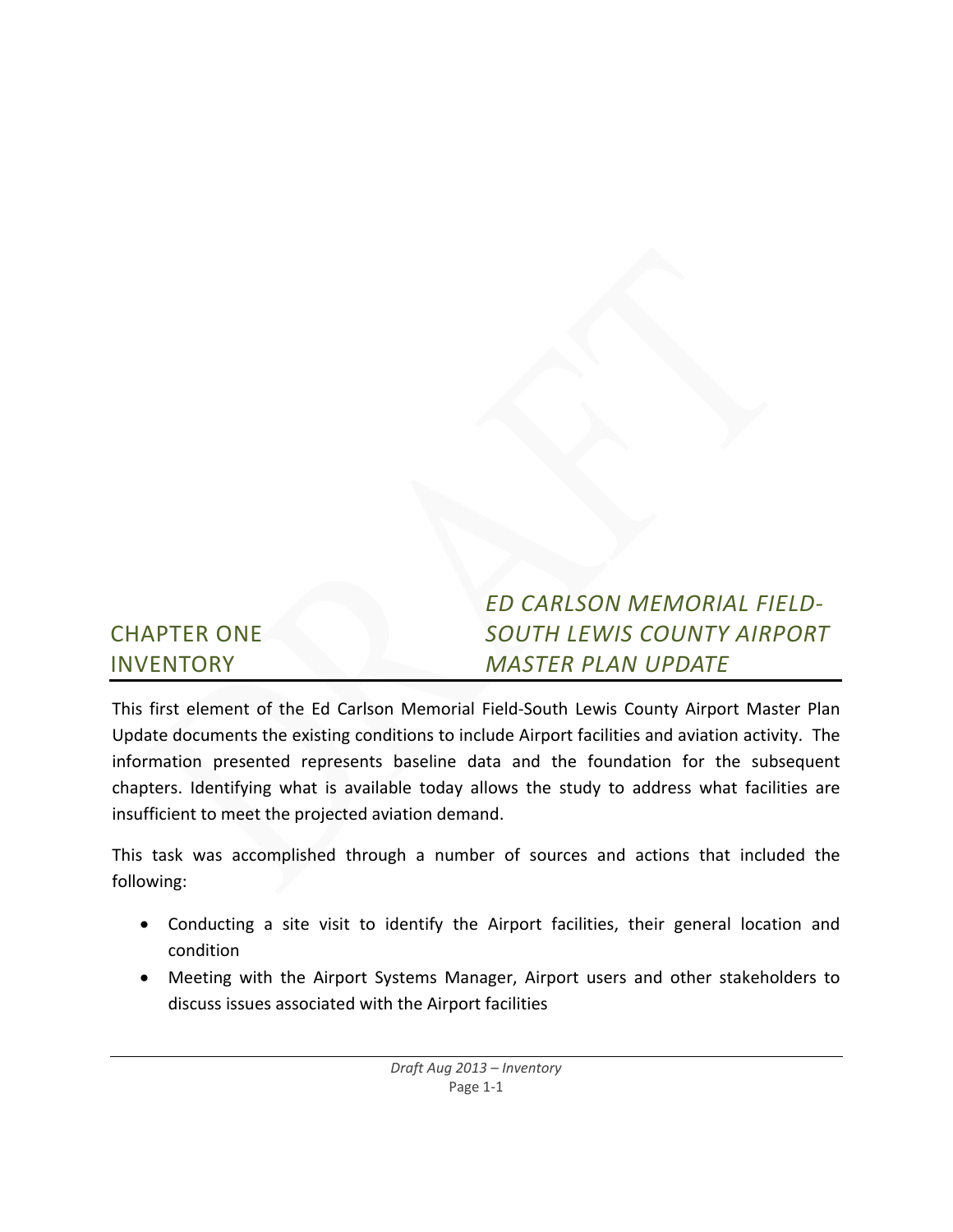- Obtaining Federal Aviation Administration (FAA) and Washington State Department of Transportation (WSDOT) Aviation data
- Reviewing available County studies, drawings, and other documents

## **AIRPORT LOCATION AND ACCESS**

The Ed Carlson Memorial Field‐South Lewis County Airport (Airport) is just over 100 miles south of Seattle and 75 miles north of Portland, OR, where both provide access to major air carrier service. Located five miles east of Interstate 5 (**Exhibit 1A**), the Airport is easily accessible from major roadways. The Cities of Toledo and Winlock are the closest communities to the Airport.

Access to the Airport from Toledo—three miles southwest of the Airport—is via Jackson Highway just past Buckley Road. Access from Winlock is via Washington State Highway 505 to Jackson Highway. **Exhibit 1B** depicts the Airport and the local roadways surrounding the facility.

## **AREA LANDSCAPE**

The South Lewis County area has access to a broad range of scenery and recreational opportunities. Mountains, foothills, forests, rivers, lakes, and prairies are all in close proximity. Toledo is located on the banks of the Cowlitz River and is known as the Gateway to Mt. St. Helens.

The Airport is at an elevation of 374 feet mean sea level (MSL).

## **CLIMATE**

Toledo has an average of 136 sunny days and an average annual 45.7 inches of precipitation. According to the Western Regional Climate Center's data for Toledo from 1950 through 2007, the mean maximum temperature of the hottest month (August) is 78.8° Fahrenheit, which is an important temperature in determining runway length requirements in a subsequent chapter. The City's average low temperature for the coldest month (December) is 44.9° Fahrenheit.

## **AIRPORT HISTORY**

The Ed Carlson Memorial Field‐South Lewis County Airport was originally known as the Toledo‐ Winlock‐County Airport when the two municipalities and the County had joint ownership. Prior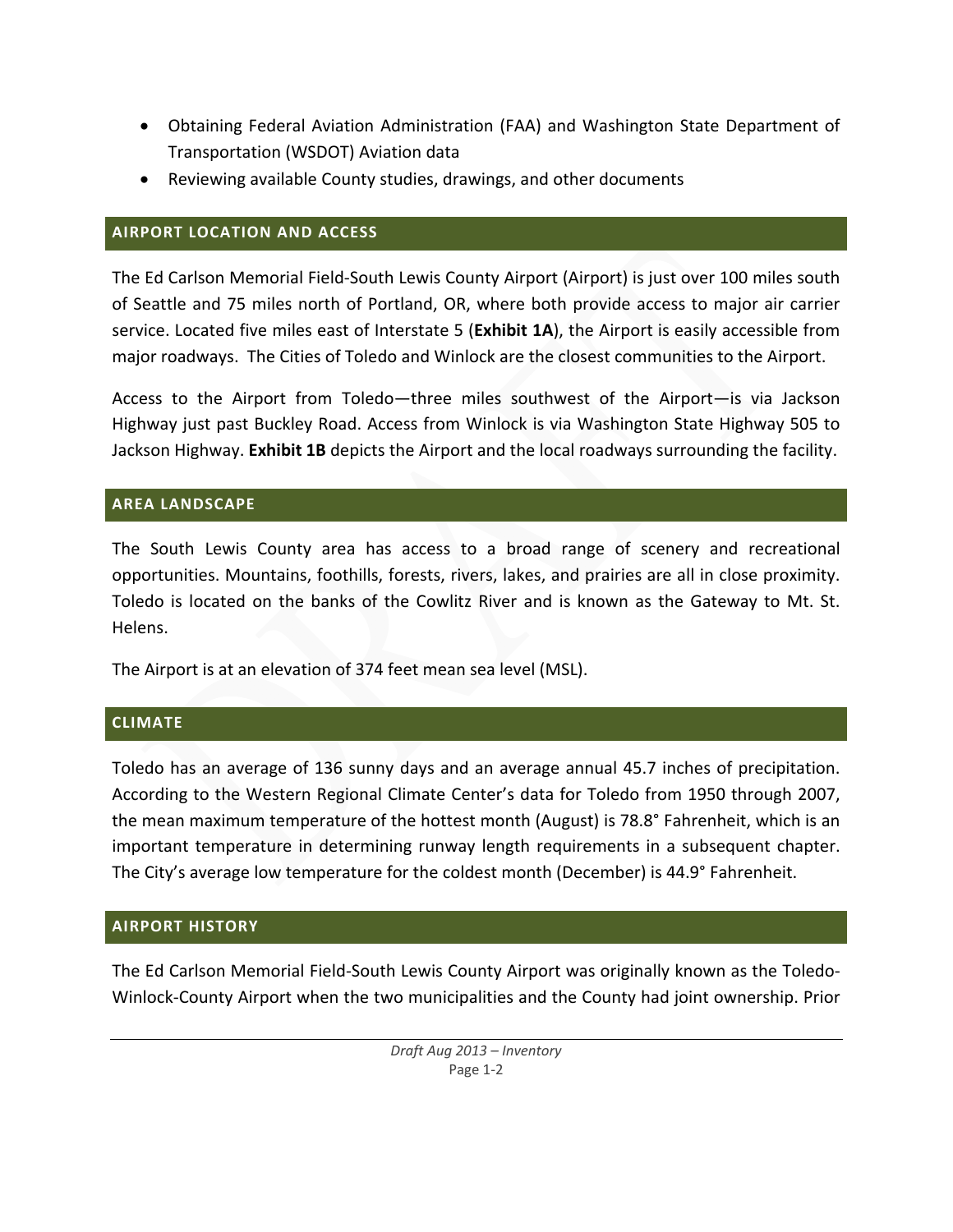to their ownership, the Airport was a privately‐owned airstrip that served as an emergency airfield. World War II prompted Lewis County to pass a resolution to acquire the airfield and invest \$7,000 in improvements along with matching funds from the two municipalities. Subsequently, the U.S. government invested \$150,000 for additional improvements during war time. While the Airport was officially under the control of the U.S. government, a three‐ member Airport commission was established with one representative from each of the three owners. When the war ended, the three‐member Airport commission took over. In 1975, the commission was reorganized and increased from three to six members: two representatives from each municipality and the County Commission. In December 2001, the municipalities released their interests in the Airport and the County took full ownership. By 2002, the County had established a five-member Airport Board consisting of area residents to oversee the Airport, but the Board of County Commissioners (BOCC) retained ultimate decision‐making authority. Further, the Airport was renamed Ed Carlson Memorial Field‐South Lewis County Airport. In October 2002, the County published a planning study titled *Airport Needs Assessment, Planning and Recommendations,* which analyzed Airport maintenance and capital improvement needs, conducted an economic analysis of Airport operations, provided recommendations for maintenance and capital improvements, and addressed funding sources. An Airport Layout Plan (ALP) and Narrative Report was prepared in 2003, the FAA approved the ALP in November 2003, which updated the previous 1995 Airport Layout Plan and Narrative Report. In 2005, the BOCC established a part-time Airport systems manager position to manage the daily operations of the Airport and enhance Lewis County's ability to achieve their established goals and objectives for the Airport.

Since its acquisition, the Airport has continually improved with both airside and landside development. According to FAA records, Lewis County has received funding grants for the following projects since they obtained full ownership:

- 2003 Rehabilitate runway; improve runway safety area (including relocation of Runway 5 VASI); rehabilitate runway lighting; install runway vertical/visual guidance system (REILs Runway 5‐23 and PAPI Runway 23); update Airport master plan (note: ALP Update Report completed).
- 2007 Conduct miscellaneous study (survey for Runway 5-23) localizer approach with vertical guidance); construct general aviation apron, including environmental and design (phase 1).
- 2008 Construct apron; rehabilitate apron.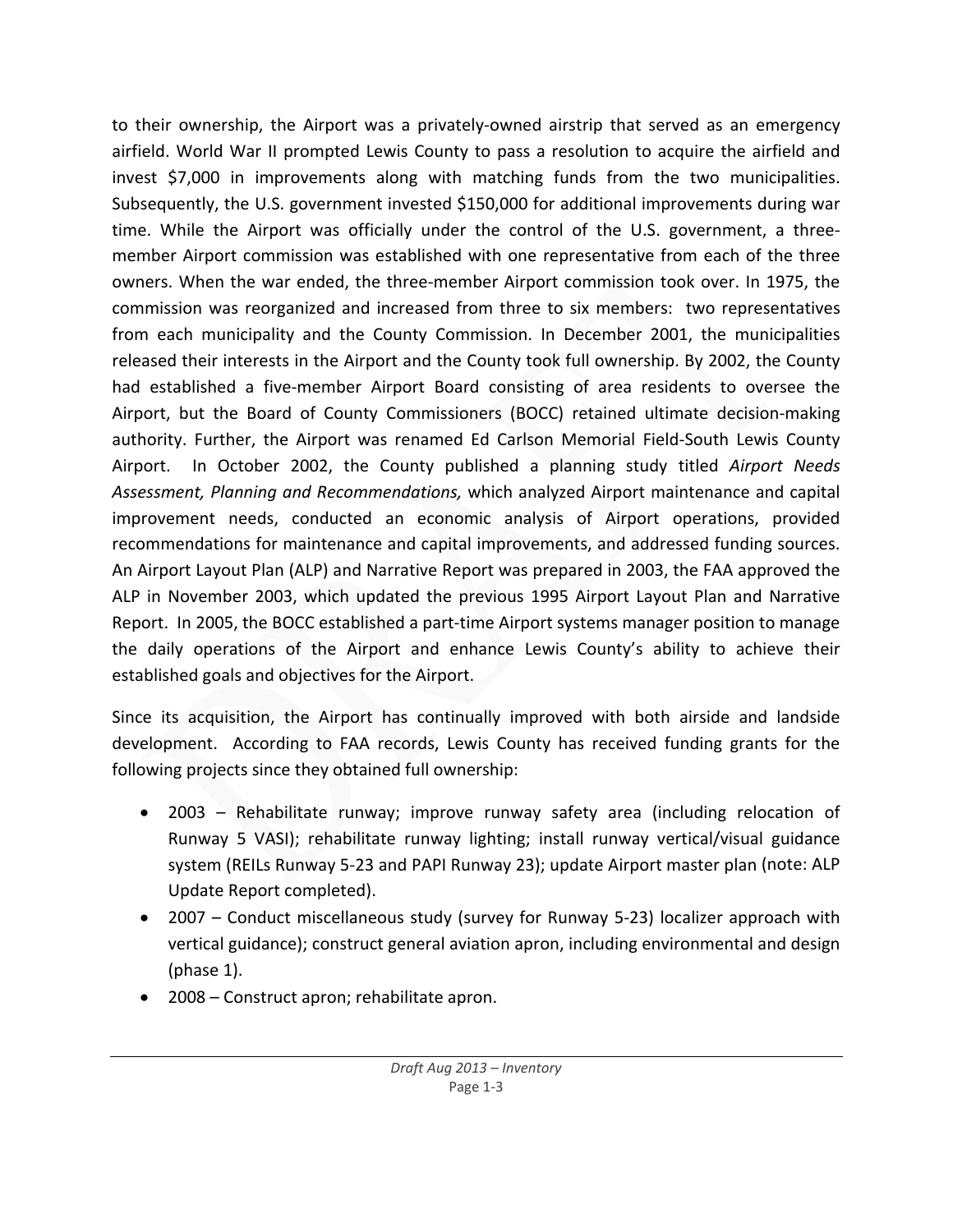- 2010 Rehabilitate Runway 5-23, including remarking (Note: instrument approach procedures also published in 2010).
- 2011 Obstruction removal (trees); rehabilitate Runway 6-24 (fog and crack seal).

# **AVIATION ACTIVITY**

For General Aviation (GA) airports, the primary measurements of aviation activity include the number of based aircraft and the number of annual aircraft operations. An operation is a takeoff or a landing, so a touch‐and‐go performed during flight training counts as two operations.

According to Lewis County, the based aircraft fleet includes the following:

- 36 single engine
- 6 multi-engine
- 2 helicopters
- 3 ultralights

The FAA Airport Master Record (FAA Form 5010) for the Airport reports that, in addition to the aircraft listed above, there is one based jet aircraft. However, the County stated that this jet is no longer at the Airport.

For South Lewis County Airport, Airport operations fall into two of the FAA operations categories to include GA and military. GA aircraft operations are estimated to represent 96% of total annual operations at the Airport, while military operations represent 4%.

Airport operations are also divided between GA local and itinerant activity. Local operations refer to aircraft remaining near the Airport and include training activity such as touch‐and‐go operations, aircraft maneuvers in a practice area near the Airport, and skydiving operations. Itinerant activity refers to all other operations that depart to or arrive from another airport. GA itinerant operations make up the majority of the GA operations at 72% of the total GA, while local operations represent 28% of total GA.

Considering the recent substantial drop in aviation activity at the Airport, the County estimated that total annual operations in 2012 were approximately 16,265. At airports without an air traffic control tower, operations are always estimated. These operations are conducted by a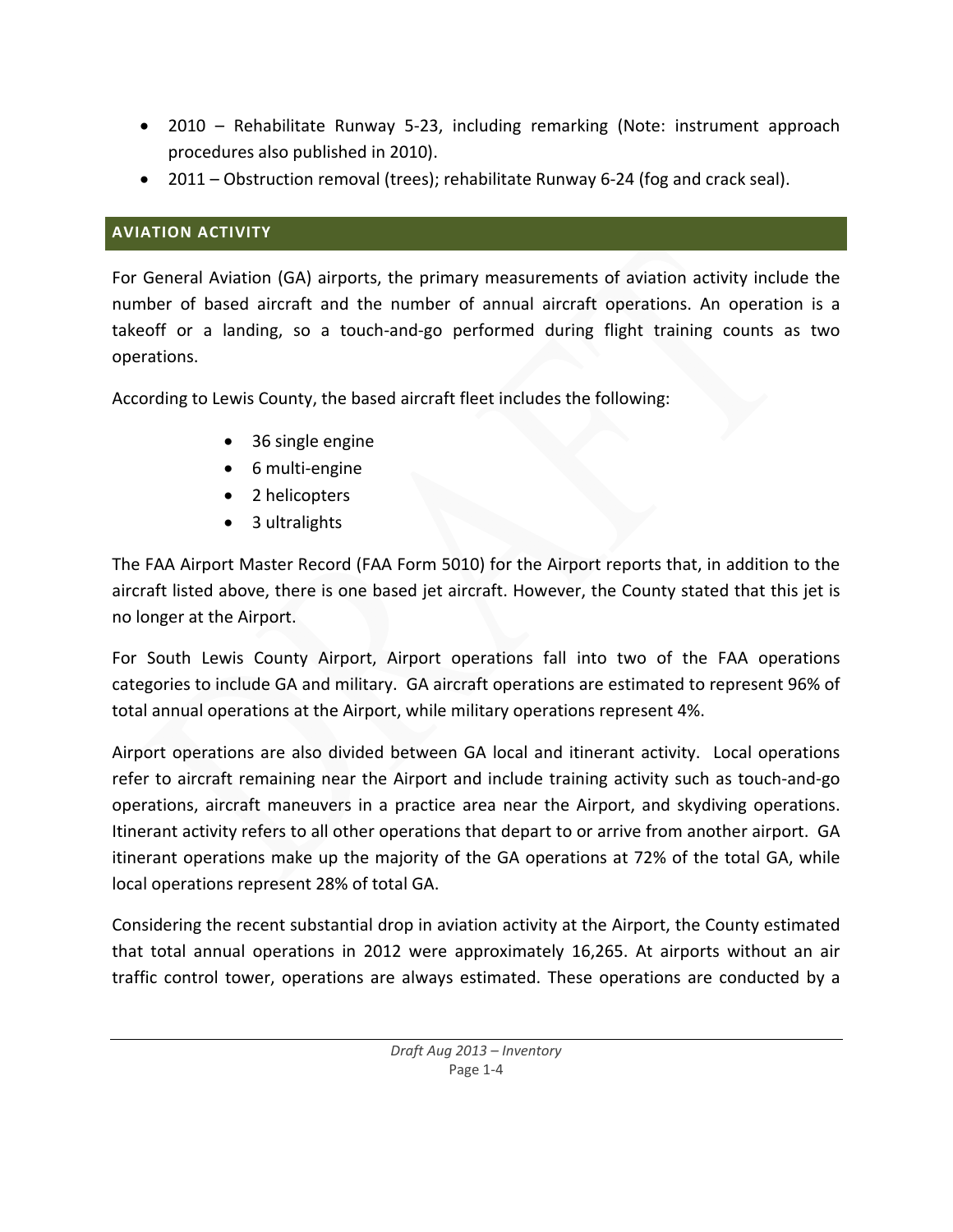variety of transient and based aircraft for a broad range of business and recreational purposes. Operations primarily consist of small, single‐engine piston fixed wing aircraft, but other aircraft types operate there such as multi‐engine piston, helicopters, turboprops, and some limited activity by corporate jets.

Examples of aviation activity conducted at the South Lewis County Airport include the following:

- Corporate/Business
- Flight Training
- Emergency Medical
- Medical/Patient Transfer
- Search/Rescue
- Military
- Police/Law Enforcement
- Recreational Flying/Skydiving
- Environmental Patrol
- Aerial Photography
- Real Estate Tours
- Special Events (i.e. Fly‐ins)

## **EXISTING FACILITIES**

Consisting of an estimated 96.6 acres, the Airport includes facilities described as airside, landside and support. Existing facilities are depicted on **Exhibit 1C.**

## AIRSIDE FACILITIES

Airside facilities include active aircraft movement areas such as the runways, taxiways, and aircraft apron areas. The South Lewis County Airport has a single runway, full-length parallel taxiway system, and aircraft apron areas with tiedowns on the east side adjacent to the building areas.

#### RUNWAYS

Runway 6‐24—with a northeast‐southwest alignment—is 4,479 feet in length by 150 feet wide. The runway is asphalt‐paved. Relocated thresholds placed on this runway in the past reduced the length to its current 4,479 feet to comply with FAA design standards for obstacle clearance slope and runway safety area.

The wind rose on the last Airport Layout Plan indicates that prevailing winds are from the southwest. According to the County, runway utilization is an estimated 75% of operations on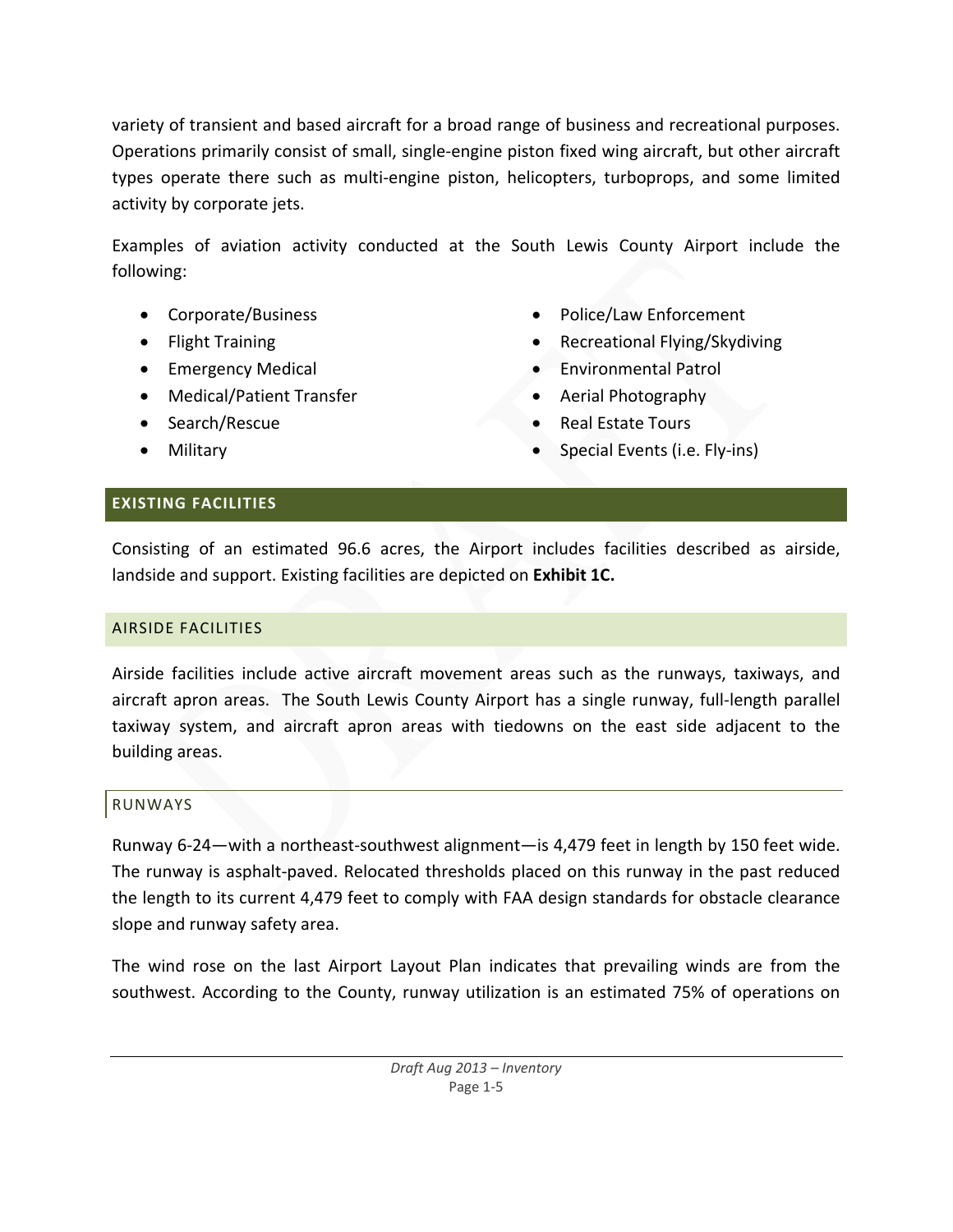Runway 24 and 25% on Runway 6. However, during calm winds, most aircraft operators will choose Runway 6. The local skydiving club will also use Runway 6 for departures unless the tailwinds are excessive. Most arriving aircraft prefer Runway 24 for the short taxi time and easy turnoff to the apron and building area.

## TAXIWAYS

Runway 6‐24 is served by a full‐length parallel taxiway designated as Taxiway A, which is 272 feet from runway to taxiway centerline. There are four connecting taxiways between the runway and Taxiway A designated as A1, A2, A3, and A4 from west to east. Connecting taxiways A1 and A4 are located at Runway 6 and 24 ends, respectively; A2 is at the east end of the building area and A3 is just east of midfield.

Parallel Taxiway A is 21 feet wide between connecting Taxiway A2 and A4, but 50 feet wide between A1 and A2, which is the west 1,000-foot-plus stretch of taxiway in front of the building area. Taxilanes off this portion of Taxiway A serve the aircraft hangar areas.

An additional taxiway provides access off Airport property—referred to as through‐the‐fence access.

## APRONS AND AIRCRAFT PARKING

The Airport has one contiguous aircraft apron area at the Airport located at the west end of the airfield. This asphalt‐paved apron has dimensions of 420‐by‐140 feet to serve aircraft parking needs, but there are no tiedown anchors. According to the County, transient aircraft and two based aircraft use the apron. There are also three tiedowns in the grass adjacent to the Airport office building's parking lot. South of the apron, three inactive aircraft are presently parked in the grass in official tiedowns.

There is no officially designated helipad or heliport on the airfield so helicopters may arrive on a runway approach and hover‐taxi to park on the apron or refuel at the west end of the apron.

#### AIRFIELD PAVEMENTS

The runway, taxiways, and apron are designed to accommodate small general aviation aircraft. Runway 6‐24 has a pavement strength rating of 25,000 pounds for aircraft equipped with single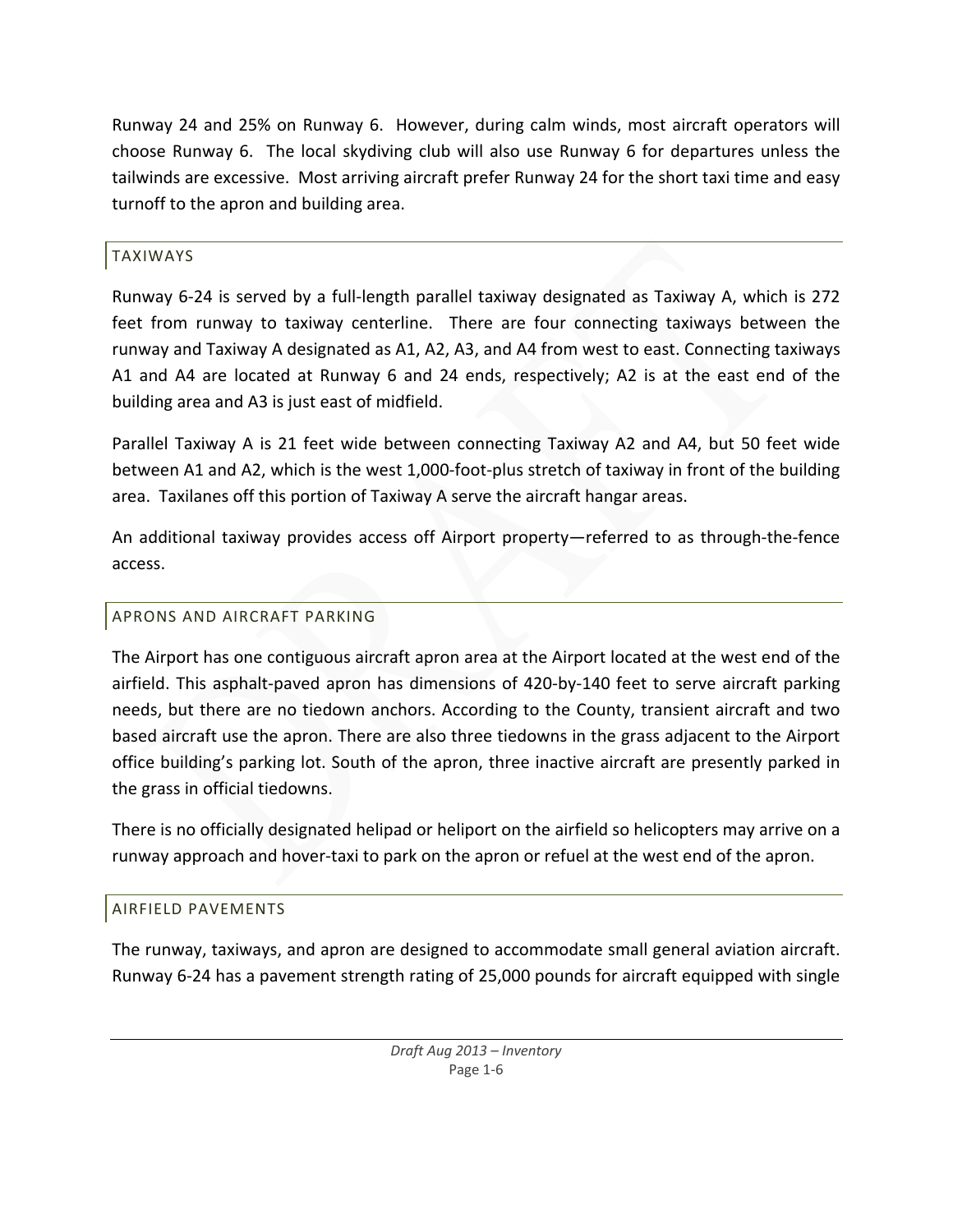wheel landing gear (SWL). The runway is in good condition. The last runway pavement maintenance project was completed in 2012, which included crack sealing, fog sealing, and restriping of the runway markings.

The apron has a pavement strength rating of 16,000 pounds for aircraft equipped with SWL. The apron was reconstructed back in 2008 and is still in excellent condition. The taxiway and taxilanes are in poor condition, with rutting, alligator cracking, and depression in many parts of the taxiway and taxilanes pavements.

In 2012, Washington State Department of Transportation (WSDOT) conducted a state wide Airport Pavement Management System Study to evaluate the current condition and preservation needs of Washington's airport pavements. Part of the study involves using the Pavement Condition Index (PCI) procedure to indicate the condition of the operational surface of the pavement and to some extent, the structural integrity of the pavement. WSDOT recorded the distress type, severity, and quantity of each section of the airfield pavement, and this information was used to calculate the PCI value of the section. The final calculated PCI value is a number from 0 to 100, with 100 representing a pavement in excellent condition.

**Table 1A** below summarizes the PCI values for the airfield pavements at the Airport.

| <b>Airfield Pavement</b>                                     | <b>PCI</b> | <b>Condition</b>  |
|--------------------------------------------------------------|------------|-------------------|
| Apron                                                        | 100        | Excellent         |
| Runway                                                       | 85         | Fair to Good      |
| <b>Runway Shoulders</b>                                      | 94         | Good to Excellent |
| Taxiway A1 & A2 (incl. 50' wide Taxiway A section)           | 31         | Poor              |
| Taxiway A (21' wide section), A3 & A4                        | 11         | Poor              |
| Taxilanes between Hangars                                    | $7 - 32$   | Poor              |
| Source: WSDOT Airport Pavement Management System Study, 2012 |            |                   |

**Table 1A. Pavement Condition Index (PCI) Values**

# AIRFIELD LIGHTING

Runway 6‐24 is equipped with a medium intensity runway lighting (MIRL) system and a Runway End Identifier Lighting (REIL) system at both runway ends. The MIRL and REIL systems are pilot‐ activated. The MIRL system, installed in 2003, is in good operating condition today. As part of the same lighting improvement project in 2003, REIL systems for both runway ends were replaced.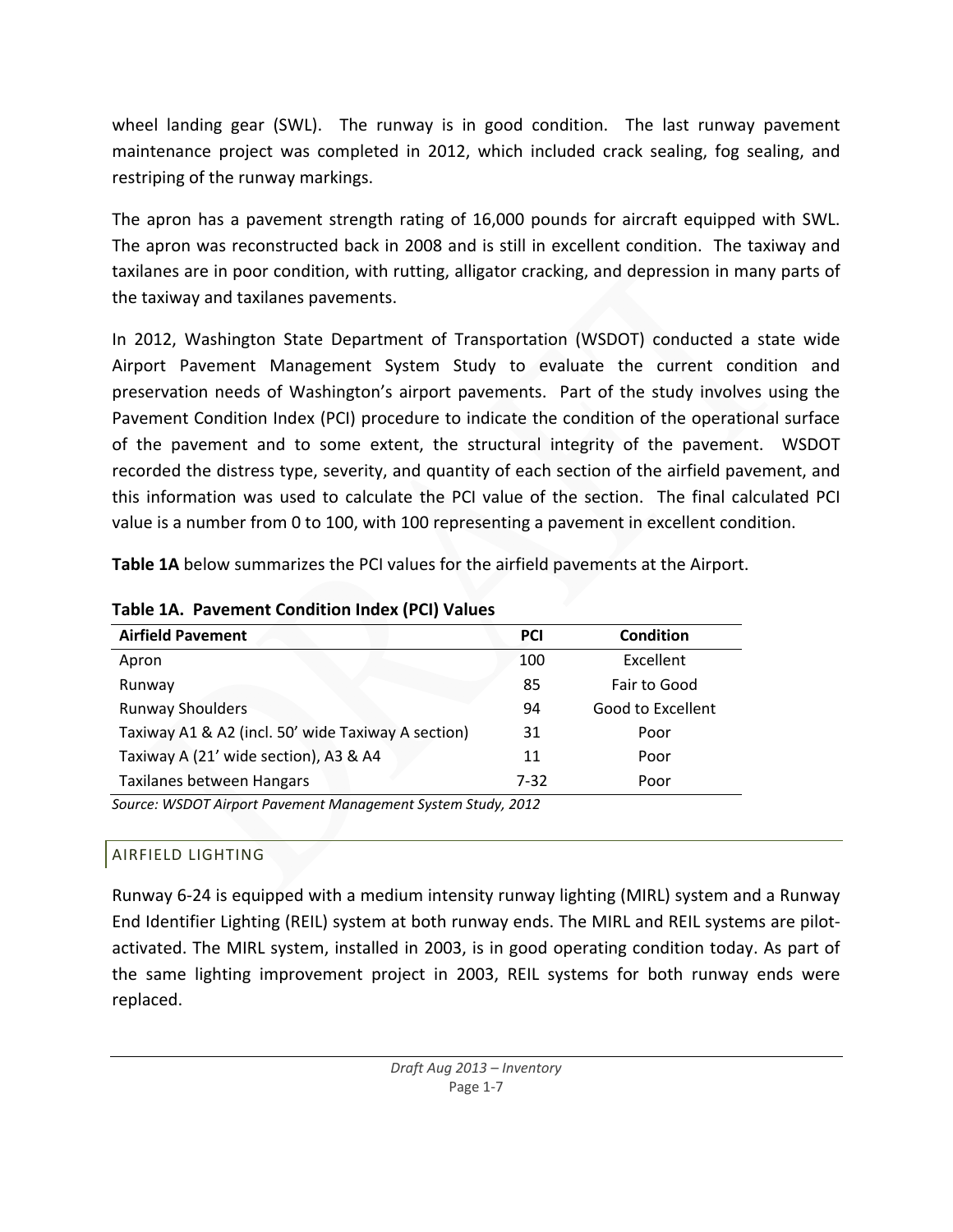The parallel taxiway has non‐standard reflectors—each pair of reflectors is staggered opposite each other along the taxiway. The FAA requires the reflectors be opposite each other.

# AIRFIELD MARKINGS AND SIGNAGE

Runway 6‐24 has nonprecision markings. Connecting taxiways to the runway are marked with hold bars and taxiway centerlines between the hold bars and runway. The parallel taxiway and other taxiways/taxilanes are not marked with centerlines. Unlighted distance‐to‐go‐markers along the south side of the runway are in good to fair condition. Unlighted runway hold signs are in good to fair condition. Other airfield signage at runway/taxiway intersections is in good to fair condition.

# AIRPORT NAVIGATIONAL AIDS

Airport navigational aids include both visual and instrument approach aids.

The Airport's visual aids include a rotating beacon, Visual Approach Slope Indicator (VASI) on Runway 6, Precision Approach Path Indicator (PAPI) on Runway 24, and three wind indicators.

The rotating beacon is atop a 60‐foot tower at the far west end of the building area next to the Airport property line along Jackson Highway. The beacon, in good operating condition, is on the opposite side of the access road from the Airport and sewage treatment plant.

The three wind indicators are in good to fair condition with one each located near a runway end and one at the Toledo Flying Club hangar. Two of the three wind indicators are lighted—the one near Runway 6 end and the one at the Toledo Flying Club hangar. The VASI system on Runway 6 and the PAPI system on Runway 24 are both owned by the County. The PAPI is in good operating condition and was installed in 2003. The VASI system is in fair to poor condition and was relocated as part of the Runway Threshold relocation in 2003.

The Airport does not presently have any instrument approach equipment. However, there are two instrument approach procedures published for the Airport to include:

- RNAV (GPS) Runway 6
- RNAV (GPS) Runway 24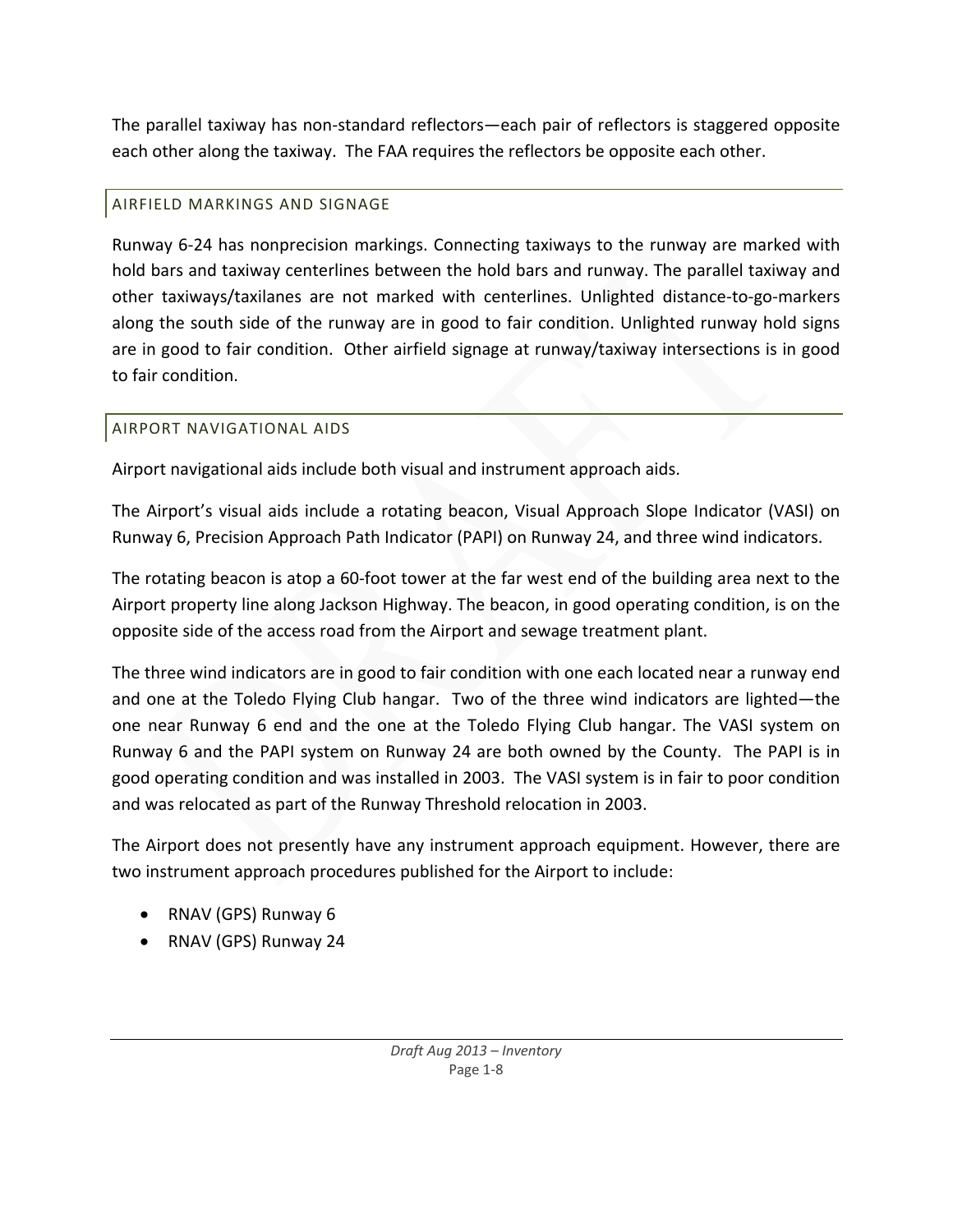*RNAV GPS = Required Navigation using Global Positioning System satellites. Visibility minimums are as low as one mile for Category A and B aircraft.* 

The Airport systems manager noted that many of the small aircraft that use the Airport do not presently have the proper equipment to use these approaches.

# WEATHER REPORTING SYSTEM

The Airport does not have a weather reporting system on site. However there is an Automated Weather Observing System (AWOS) 14 miles northwest at Chehalis‐Centralia Airport, and provides weather conditions with updates on an hourly basis or when weather conditions change significantly.

# LANDSIDE FACILITIES

Landside facilities at the Airport are located on north side of the airfield near the Runway 6 end. These include facilities such as the Airport office, aircraft storage hangars, fuel storage, vehicle access, and parking. Aviation services provided at the Airport are also addressed in this section.

# AIRPORT OFFICE BUILDING

The Airport office building is located at the far west end of the building area at the main entrance to the Airport. This new building sits over the footprint of the former Flight Service Station (FSS), but is much larger than the FSS, which was an old WWII wooden building. The new structure—with dimensions of 48 by 72 feet, or 3,456 square feet—houses both the Airport office/lounge space and a sewage treatment facility. The Airport office/lounge space totals 728 square feet with 75% consisting of an L‐shaped lounge area and a separate office for the Airport Systems Manager. The remaining 25% of the space contains two restrooms, an electrical room, and a storage room.

The sewage treatment facility—discussed later in the utilities section—shares a common wall with the Airport office/lounge space.

# HANGARS

Aircraft hangars at the Airport provide storage for most of the aircraft based at the Airport. With limited space available, transient aircraft are not typically stored in hangars, but must park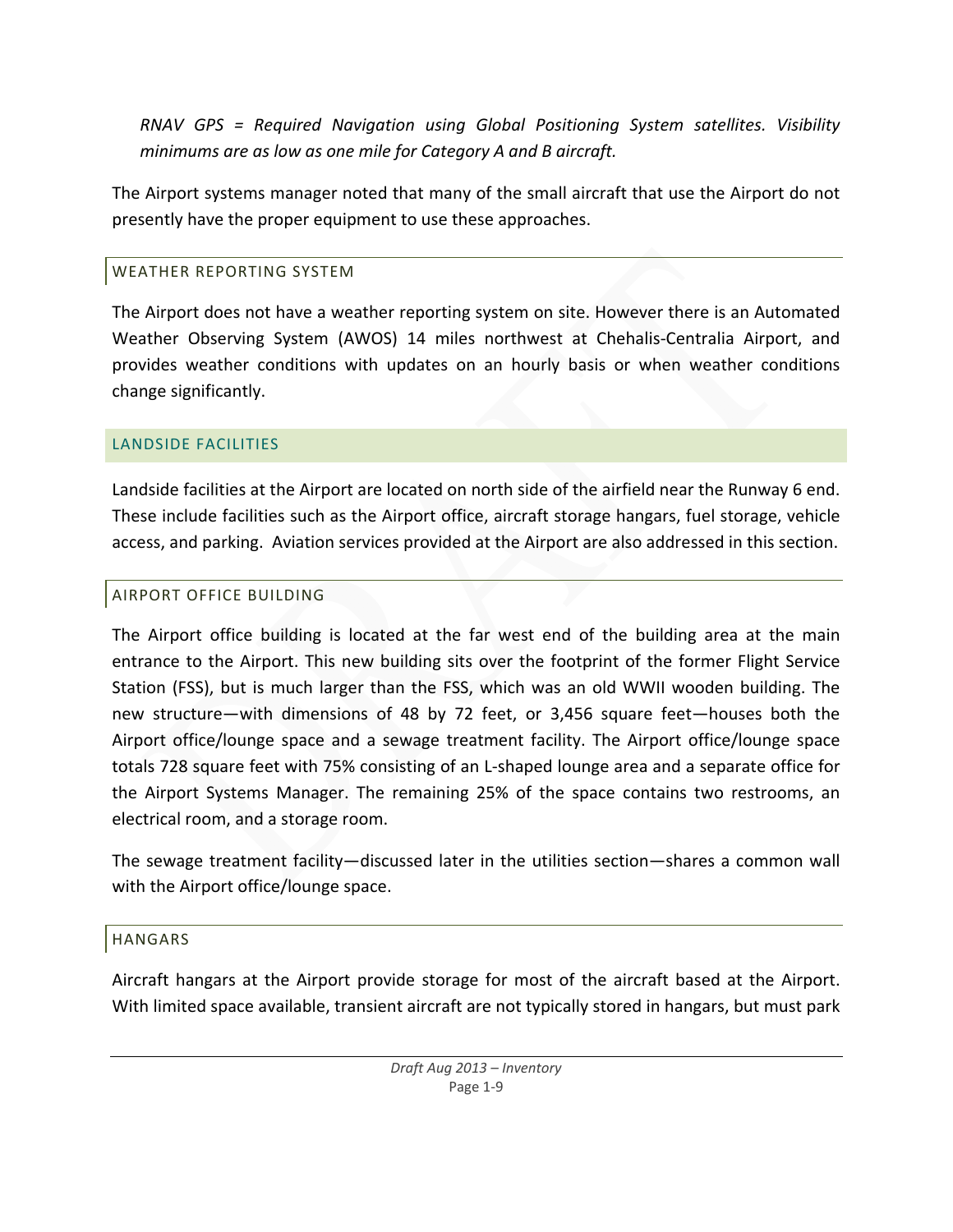in the grass. All hangars are on ground leases with the exception of two County‐owned hangar buildings—one conventional and one T‐hangar. A summary of the hangars at the Airport follows.

- Conventional/community hangars There are 13 of these hangars with each providing storage for up to several aircraft. The majority of these hangars have one large open bay inside, but one is sectioned off into three bays. All of these hangars are at capacity. Most are in good to fair condition, but the County‐owned hangar is in poor condition.
- T-hangars There are three banks of T-hangars and each has seven units. All T-hangar units are filled. The two privately owned T‐hangars are fully enclosed with doors; the County‐owned T‐hangar has an open face (without doors) and is in poor condition.

The majority of these hangars were constructed in the last 25 years, but four individual hangars and the open face T-hangar were built prior to 1989, according to an old 1989 Airport photo.

The closest hangar to the airfield is at an estimated 338 feet from the Runway 6‐24 centerline. Access from the conventional hangars and T‐hangars is from the apron and taxilanes up to their connection with Taxiway A.

## AVIATION SERVICES

There is no Fixed Base Operator (FBO) at the Airport, but Lewis County provides 100LL fuel at a self-serve 24/7 fueling station at the west end of the aircraft parking apron not far from the Airport office. However, there are a few Specialized Aviation Service Operations (SASO) at the Airport. The FAA defines a SASO as a single‐service provider—a special type of Fixed Based Operator performing less than full services.

Other services offered at the Airport include airport management, aircraft parking on the apron, a meeting area in the Airport office building (L‐shaped lounge area), and restrooms. While no courtesy transportation is available, the Airport systems manager often takes pilots/passengers to the local Enterprise rental car office or to the Chehalis Airport where they have a courtesy vehicle or can rent other vehicles for transportation. There are also two local area taxi companies providing service to Airport visitors.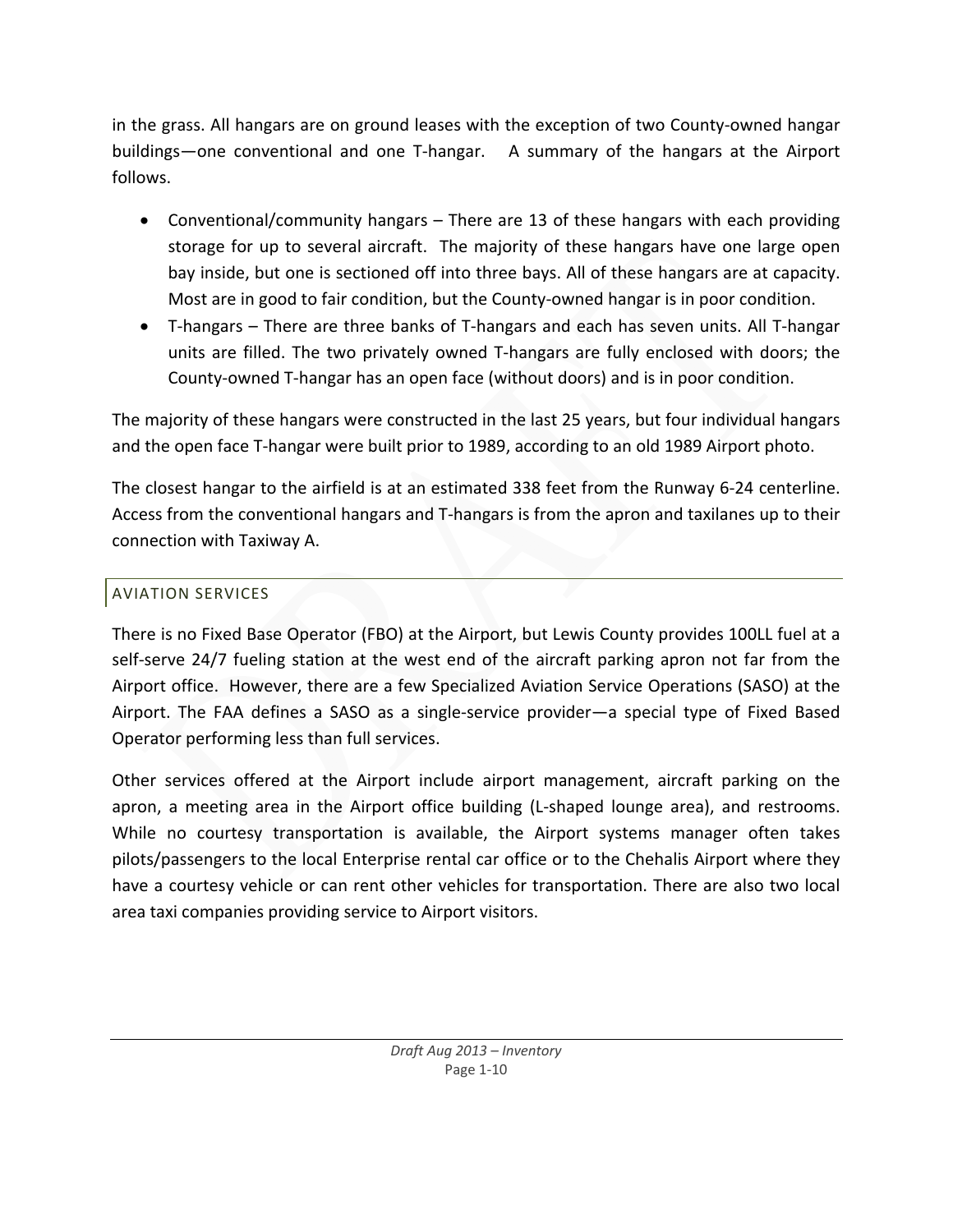# FUEL STORAGE

There are two underground fuel storage tanks at the Airport, but one has been deactivated. The second tank (10,000 gallons), which stores 100LL fuel, has been properly lined to comply with environmental regulations. Jet A fuel is not provided at the Airport, but Chehalis provides Jet A.

# VEHICLE ACCESS, PARKING AND SECURITY

Vehicle access to the Airport is on a two-lane road just off Jackson Highway. Limited unmarked parking is available at the Airport office building. The Airport system manager indicated that Airport tenants often drive onto the aircraft apron and taxiway and down to the hangar area. Others drive on the main access north of the hangars. "No Parking" signs were required in some areas to keep traffic from congesting the circulation areas. Hangar tenants typically park in their hangars or outside the hangars on the grass.

# AIRPORT SUPPORT

Airport Support briefly addresses emergency services, Airport maintenance, fencing, utilities, and ground transportation.

# EMERGENCY SERVICES

The Lewis County Sheriff's Department provides law enforcement support to the Airport including occasional patrol.

Firefighting support is provided by both a volunteer fire department and the Lewis County Fire District #2 in Toledo. The volunteer fire department has a two-bay fire station located on Tucker Road, an estimated two miles from the Airport. While firefighters are volunteers, the station is staffed with one full‐time resident.

The Lewis County Fire District #2 station in Toledo—3.5 miles from the Airport—is staffed with County‐employed firefighters as well as volunteer firefighters. In an airfield emergency, ARFF‐ trained firefighters can respond within 15 minutes.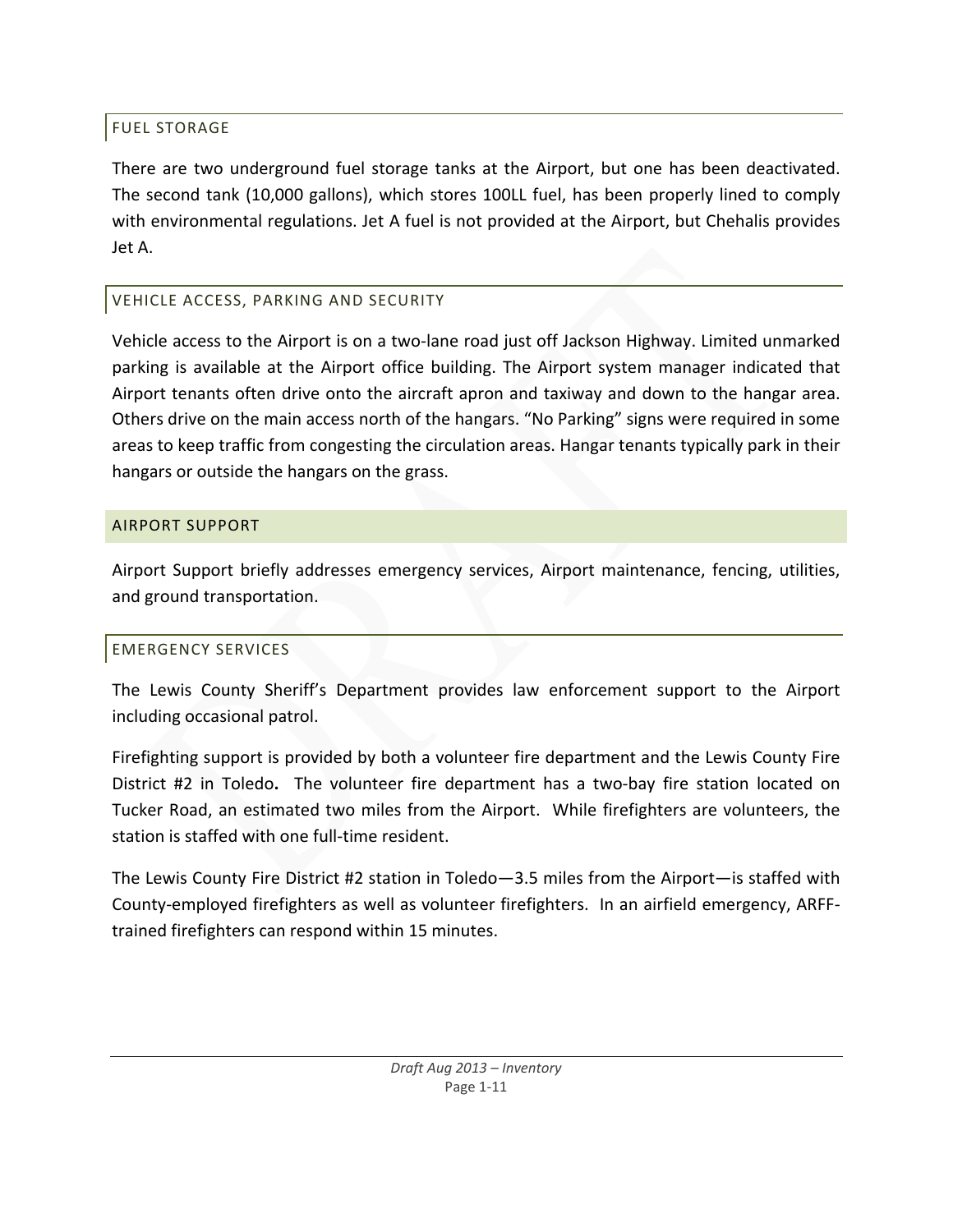# AIRPORT MAINTENANCE

Lewis County staff typically provides routine Airport maintenance with County equipment and vehicles, but the County also contracts for such services, as needed. For example, contractual maintenance is used for Airport mowing four times per year—typically May, June, July, and August. All equipment used at the Airport, as needed, is stored with County equipment off‐site.

# FENCING

Perimeter fencing around the Airport is limited and primarily includes four‐foot fencing to keep cattle out. There are currently no gates limiting access to the Airport operational areas.

## DRAINAGE

The entire Airport site is relatively flat, with limited fall from the east to the west. The runway's storm drainage system is comprised of a series of catch basins located on either edge of the runway pavement approximately 200 feet apart. These catch basins collect the stormwater runoff from the runway and convey the stormwater through a 24‐inch storm pipe that runs underneath the runway pavement and drains from south to north. This system discharges the stormwater to an existing drainage ditch just north of the Airport's access road and conveys the runoff from the Airport's property under Jackson Highway. Areas north of the runway also eventually drain to this same existing drainage swale.

Runoff on the south side of Runway 6‐24 generally flows in a south westerly direction towards an existing shallow swale approximately 270 feet from the runway centerline. Stormwater then flows in a westerly direction parallel to the existing runway. Drainage in the swale is conveyed to a 24‐inch culvert under Buckley Road west of the site and discharges into Bill Creek, which flows into the Cowlitz River in Toledo.

# UTILITIES

The Airport has water, sanitary sewer, electrical, and telephone/internet service. A sewage treatment facility is located at the Airport. The system consists of a Membrane Filter Reactor (MBR), located by the Airport office.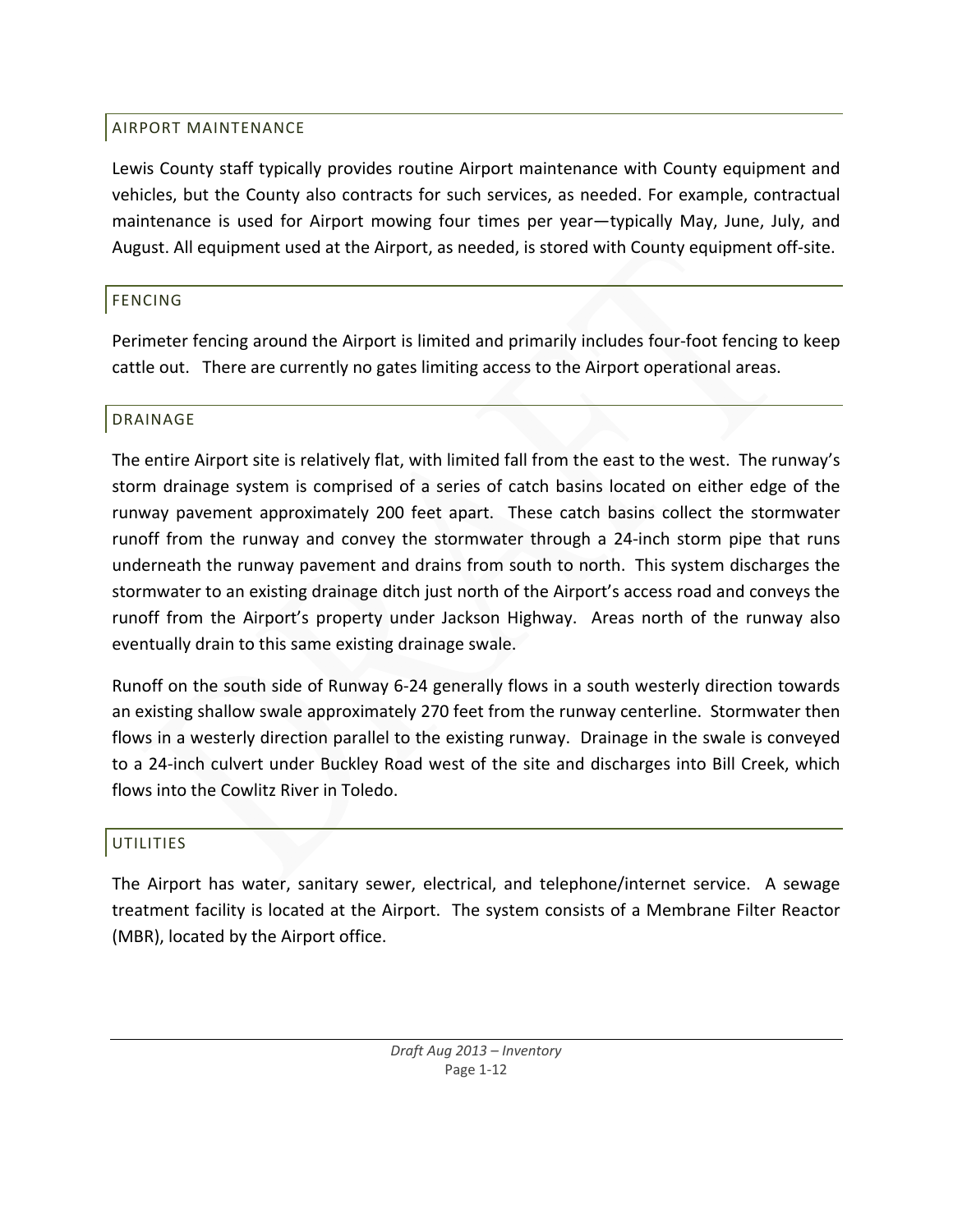There is an electrical storage structure near the rotating beacon and Airport office building, which serves all the airfield lighting needs, including the runway lighting, Airport rotating beacon, REIL's, VASI, and PAPI. This structure has been renovated to include metal siding and roof, and air conditioning. In addition to the airfield lighting equipment, it contains a water pressure tank from the new well that supplies the new office building and MBR system, and a Sheriff's Office radio relay station. This building structure is in good condition.

# GROUND TRANSPORTATION

As previously noted in the Aviation Services section, Airport users can request taxi service from two local area taxi service providers in addition to the courtesy transportation service that the County's Airport systems manager provides, as needed, to and from the local area or to the Chehalis Airport.

For long distance ground transportation in the area, rail service and bus service is available. A historic train depot (1912, restored) is located in Centralia. Amtrak provides rail service. Greyhound bus service is also available in Centralia.

# **ENVIRONMENTAL INVENTORY**

The purpose of this section is to summarize the environmental setting of the Airport, and identify any potential environmental constraints.

# WETLANDS AND WATERWAYS

Previous wetland/waters delineations and determinations associated with site development at the Airport have identified streams and wetlands in proximity to and within Airport controlled property **(Exhibit 1D)**. Previously identified emergent wetlands are located at the western end of the Airport and south of the runway. The US Fish and Wildlife Service's National Wetland Inventory also indicates wetlands in this vicinity. They are part of a Palustrine wetland system that includes "non-tidal wetlands dominated by trees, shrubs, emergent, mosses or lichens." Most wetland areas near the Airport are classified as Freshwater Emergent Wetland, though few are Freshwater Forested / Shrub Wetlands. Most are either subject to temporary flooding (surface water present for brief periods during growing season) or seasonal flooding (surface water present for extended periods during growing season).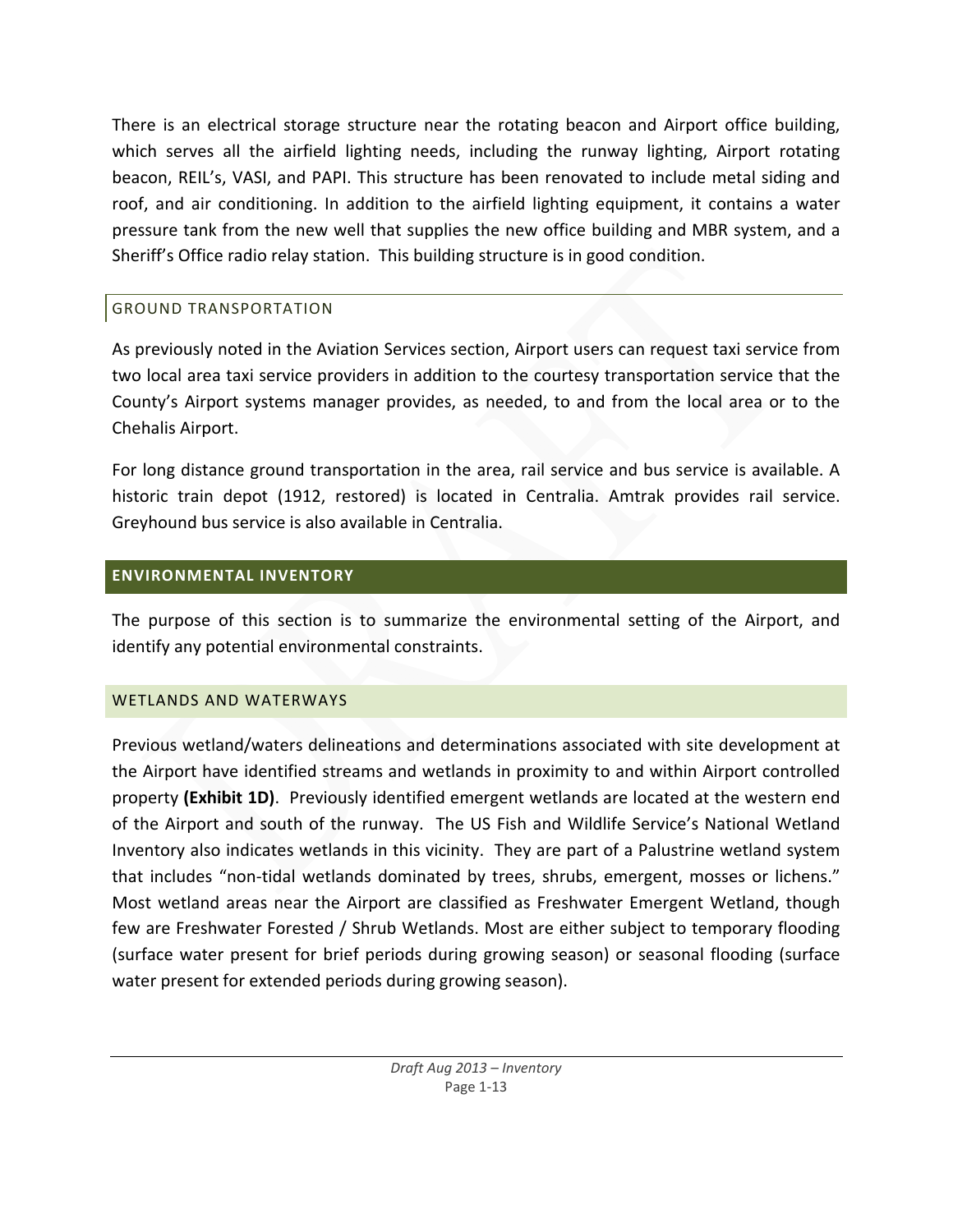Waterways that have been previously identified include an unnamed tributary to Lacamas Creek to the north of the Airport access road.

Soil mapping for Lewis County indicates that all mapped soils on Airport controlled lands meet hydric soil criteria. This factor combined with high relative annual rainfall and aerial photography suggests that potentially jurisdictional drainage ditches and additional wetlands may occur elsewhere on the Airport. Future development will warrant wetland and waters determinations if conducted outside of previously studied areas.

## CULTURAL RESOURCES

Previous cultural and historical analyses, including pedestrian surveys and subsurface testing conducted at the Airport have not identified cultural resources of significant concern. Historic runway lighting and a log skid were identified most recently, but the Airport resources were not determined to be significant enough for inclusion in the National Register of Historic Places. Cultural resource professionals who have conducted recent work recommend that additional archaeological and historic analysis of RPZ land at the eastern end of the Airport may be necessary, dependent on the nature and extent of project related work performed in this area. Additionally, discovery of cultural material or human remains in association with any project related activities on Airport property will necessitate contact and consultation with the Washington DAHP, Cowlitz Tribe, and FAA representatives before proceeding.

## ENDANGERED SPECIES

Previous analyses, reports, and readily available resource information indicates that listed species and species of concern are unlikely to be found within Airport controlled property or in association with Airport related projects. Listed salmonids and Critical Habitat for these species occur several miles downstream of the Airport. Future increases of impervious area at the Airport and stormwater management activities are the primary nexus for effects to these species. However, the distance to these resources and the likely treatment of stormwater that occurs at the Airport present little connection or effect. The disturbed and managed nature of the Airport lands, absence of mature forest stands and absence of aquatic habitat on the Airport limit the potential for listed species or species of concern to occur at the Airport. A previous no effect determination was prepared for Airport project activities for listed species and critical habitat. Future Airport projects will require additional analysis of effects for ESA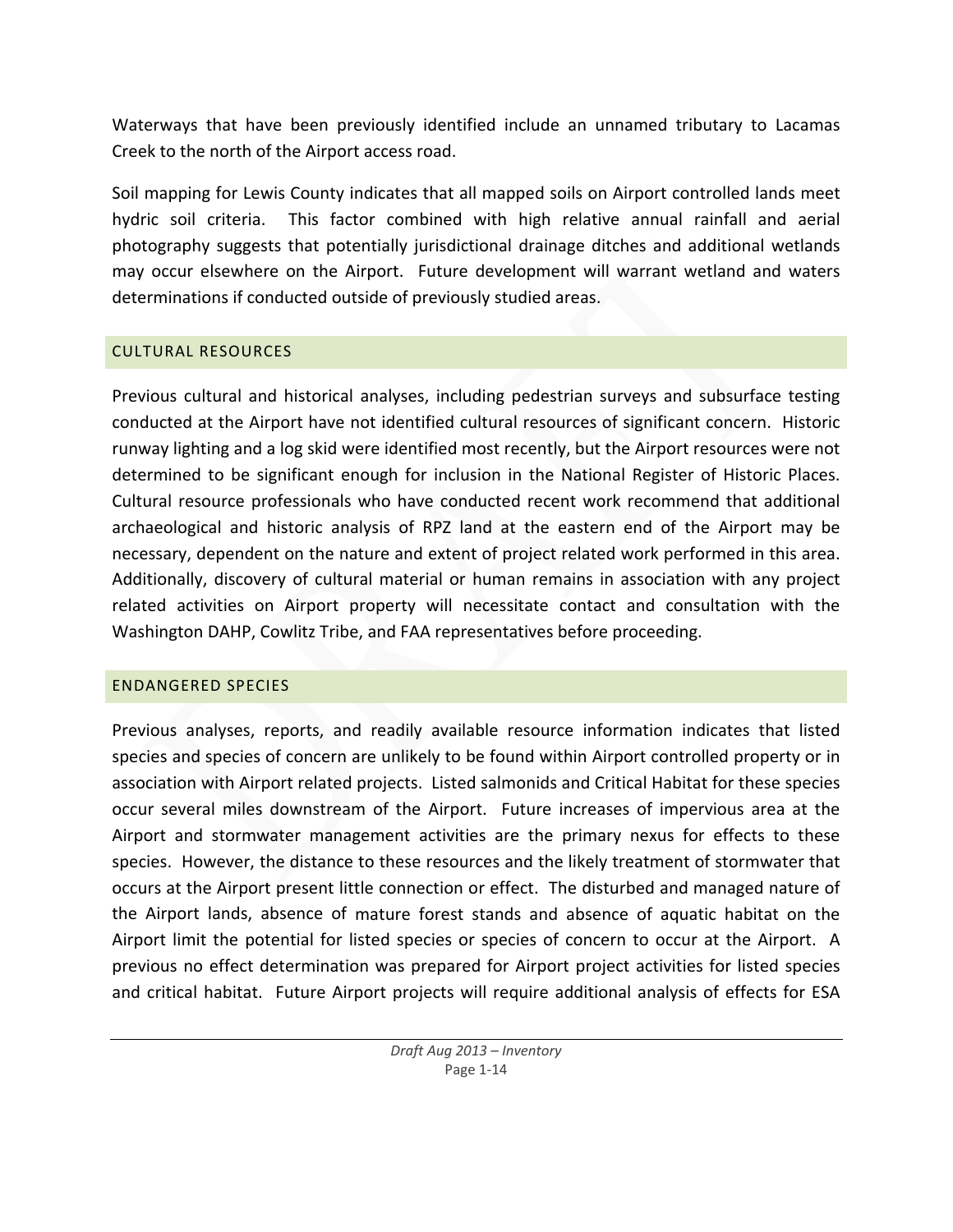species with the assumption that determinations of no effect will be likely. Due diligence including analysis of project stormwater impacts/effects and botanical surveys of project impact areas should be completed prior to ground disturbances and in addition to other environmental analysis and reporting.

## BIOTIC COMMUNITIES

Additional biotic consideration at the Airport includes vegetation clearing and compliance with the Migratory Bird Treaty Act (MBTA). Future development projects that include vegetation removal should conduct this removal activity outside of the nesting period (September  $1 -$ March 1) for migratory birds in western Washington to avoid violation of the MBTA.

## **AIRSPACE**

For the safety of aircraft operations, it is important to protect the airspace around an airport. In this section, airspace around the Airport is briefly reviewed, identifying any obstructions or other issues, which are discussed further in subsequent chapters.

The Airspace Drawing, prepared as part of the ALP set in 2003, illustrates the airspace around the Airport that needs to be protected for air navigation. An Airspace Drawing is prepared in accordance with 14 CFR Part 77, which defines a set of "imaginary surfaces" that should be protected from obstructions to air navigation, when possible. The Part 77 imaginary surfaces help to define the Airport's area of influence and generally encompass the traffic patterns for the runways. Part 77 imaginary surfaces are listed here and a description follows. These imaginary surfaces are pertinent to the land use discussion in the next section.

- Primary Surface
- Approach Surface
- Horizontal Surface
- Transitional Surface
- Conical Surface

# PRIMARY SURFACE

The primary surface is at the same elevation as the runway and is longitudinally centered on the runway. Since the runway is paved, the primary surface extends 200 feet beyond each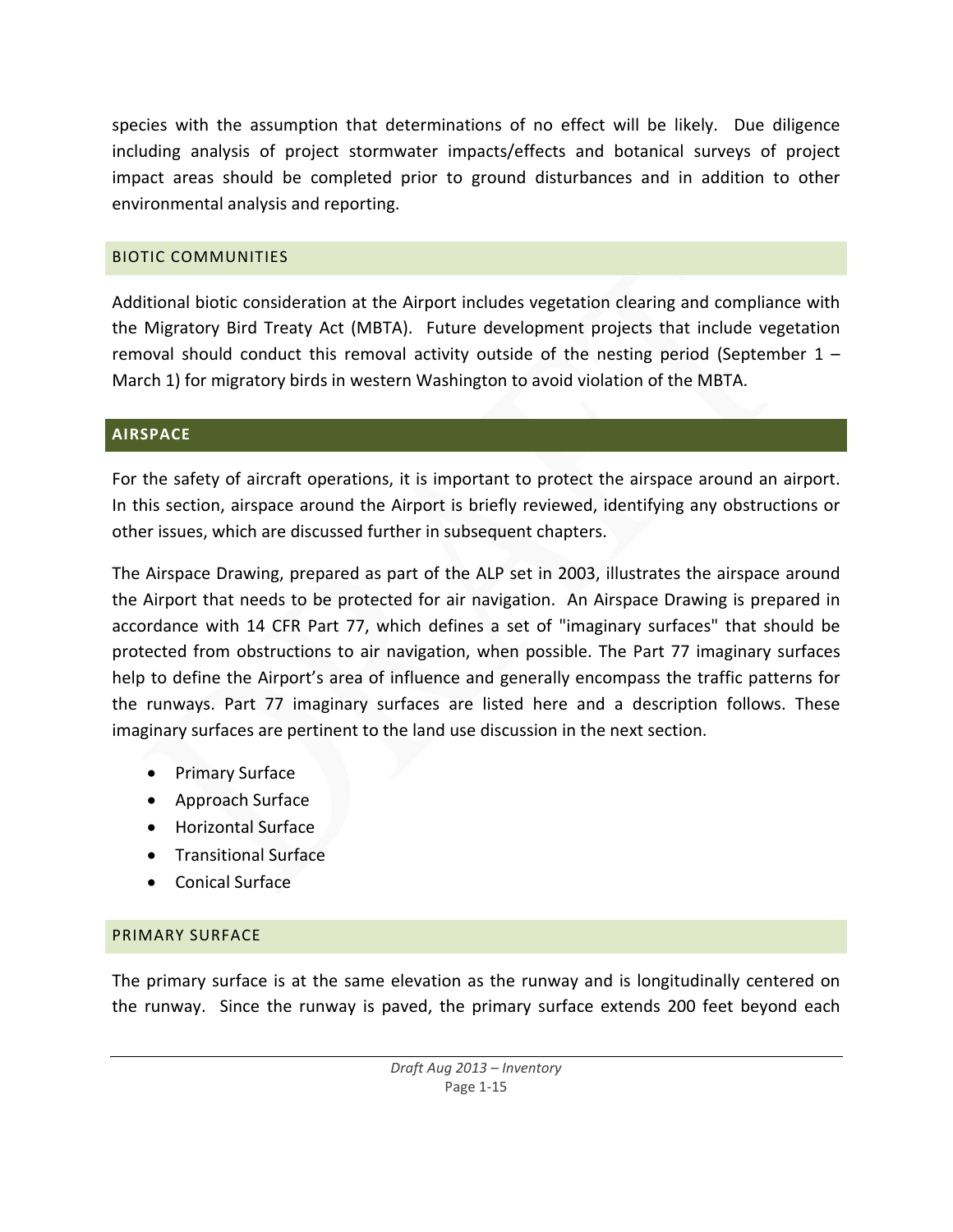runway end. The width of the primary surface is dependent on the runway approach. The primary surface width is 500 feet for basic visual runways serving large aircraft (greater than 12,500 pounds) or nonprecision instrument approach runways with greater than ¾‐mile visibility minimums, which applies to the Airport today.

## APPROACH SURFACE

The approach surface is off the end of the primary surface at each runway end where it extends outward and upward. Visual approaches and nonprecision approaches on a runway exclusively for small aircraft requires a 20:1 approach slope while nonprecision instrument approaches on other runways require a 34:1 slope.

### HORIZONTAL SURFACE

The horizontal surface is a horizontal plane at 150 feet above the Airport elevation. This means the horizontal surface at the Airport is 524 feet MSL. The size of the horizontal surface is defined by a set of 10,000-foot arcs from the outer ends of the approach surfaces of Runway 6-24.

## TRANSITIONAL SURFACE

The transitional surface helps define where the building restriction line should be located and to what height buildings should be permitted relative to the airfield operations. The transitional surface begins off the sides of the primary surface and approach surface extending upward and outward at a 7:1 slope. The transitional surface ends where it intercepts the horizontal surface or any other surface where a more restrictive elevation is intercepted. For example, at a 7:1 slope, a 35‐foot building height would be permitted 245 feet from where the transitional surface begins.

#### CONICAL SURFACE

The conical surface is an imaginary surface that surrounds the horizontal surface with an inclined plane extending upward and outward from the outer boundary of the horizontal surface at a slope of 20:1 for a horizontal distance of 4,000 feet. This means the conical surface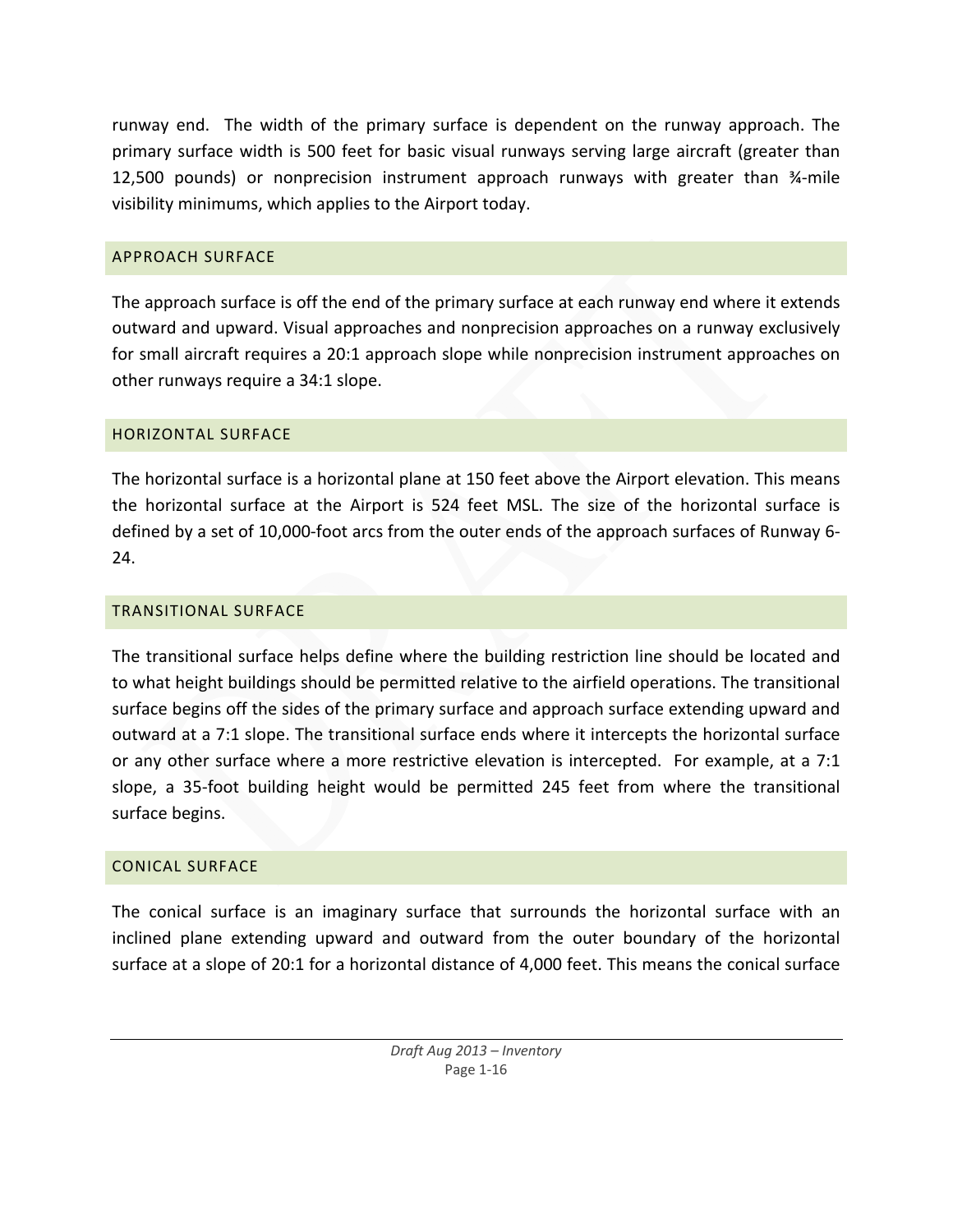reaches an elevation that is 350 feet above Airport elevation. Therefore, the conical surface is 724 feet MSL at Ed Carlson Memorial Field‐South Lewis County Airport.

## OTHER AIRSPACE CONSIDERATIONS

Airspace surrounding the Ed Carlson Memorial Field‐South Lewis County Airport is generally clear. However, the FAA Airport Master Record (Form 5010) notes approach obstructions to both Runway 6 and 24 with an approach slope clearance limited to 10:1. Lewis County previously removed these obstructions (wind cone and trees) and will be updating the FAA Airport Master Record in coordination with the FAA and State.

According to the 2003 Airspace Plan for the Airport, there are two areas that penetrate the Part 77 imaginary surfaces—one in the horizontal surface well over a mile south of the airfield, and one to the conical surface an estimated two miles southwest of the runway.

Both runways at the Airport use standard left traffic patterns. Non-standard right traffic patterns are often implemented when obstructions are present, community noise impacts require noise abatement procedures, special aviation activities such as skydiving need to be kept a safe distance from air traffic, environmentally‐sensitive areas must be avoided, or other issues need to be mitigated with traffic pattern adjustments. Skydiving activity at the Airport is frequent during the summer with flights and jumps throughout the day, but Airport users operate with standard left traffic patterns. Operational issues with skydiving activity and flight operations are being addressed by Lewis County. Noise complaints regarding aircraft operations have been minimal with recent complaints associated with the transient military helicopter flights up to once daily, which will be discontinued soon as the helicopters will be deploying overseas. The Airport's location is such that it lies west of two Victor Airways (V187 and V23), which are "highways in the sky." A Victor Airway is a corridor of protected airspace defined by radio navigational aids.

Special use airspace that may affect Airport operations is also reviewed as part of an airport planning effort. There is no special use airspace such as a military operations area (MOA) immediately above or around the Airport.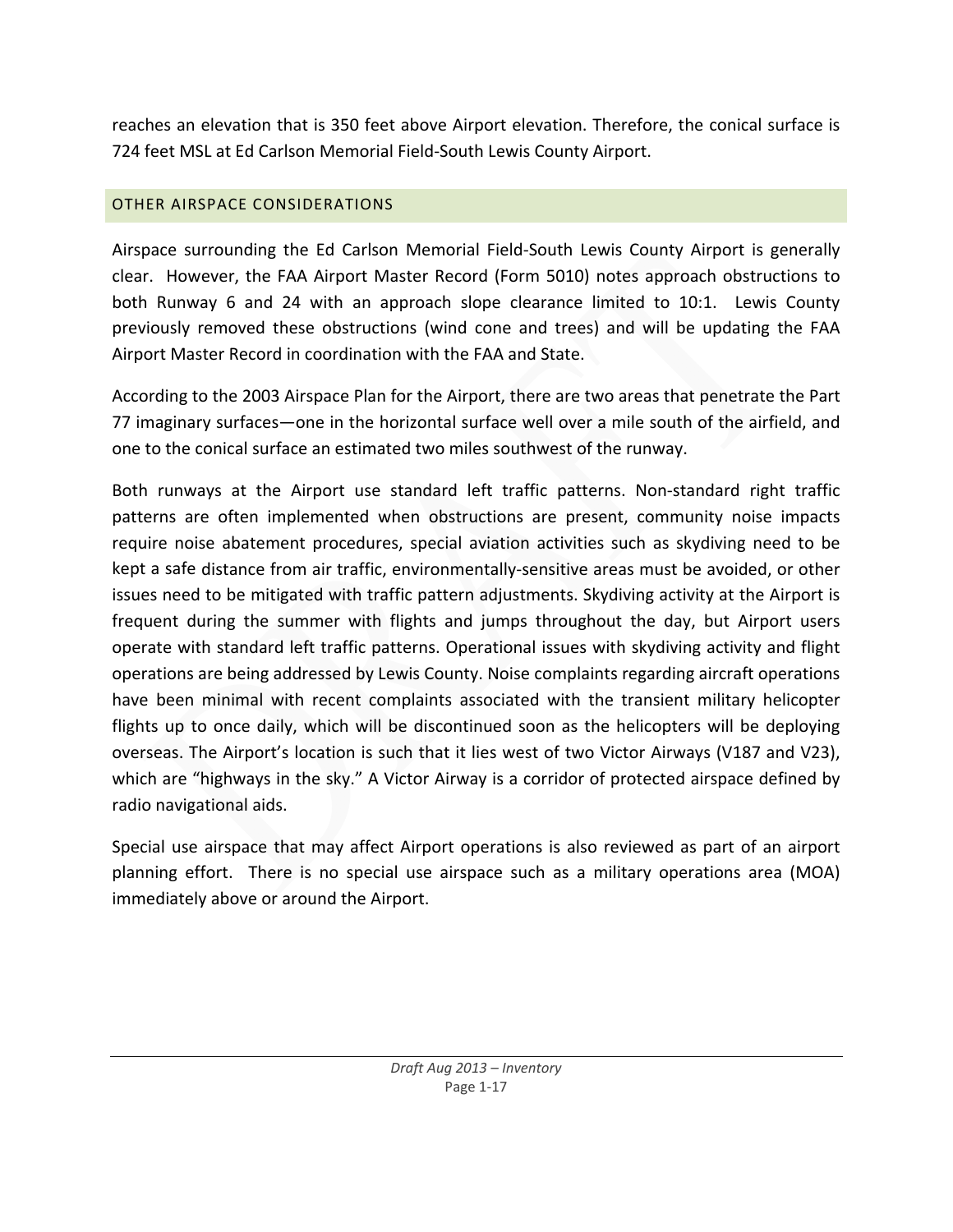#### **OFF‐AIRPORT LAND USE AND DEVELOPMENT**

This section identifies the existing land use designations within the vicinity of the Ed Carlson Memorial Field‐South Lewis County Airport, and discusses land use compatibility issues that may impact or limit future airport development projects. During the master planning process, it is important to consider off‐Airport land use to ensure long‐term compatibility with Airport operations. Airport noise levels, height restrictions for facilities, and other safety issues should be considered when planning for area land use changes. According to the Washington State Airport System Plan, "Incompatible land use encroachment issues have led to a number of Airport closures in the state over the past thirty years."

#### AREA LAND USE

**Exhibit 1E** illustrates the land use around Ed Carlson Memorial Field‐South Lewis County Airport. Certain adjacent residences are aircraft owners and have through-the-fence (TTF) access to the Airport to use the airfield and fuel facilities.

### RURAL AIRPORT OVERLAY REQUIREMENTS

The Washington State Department of Transportation (WSDOT) developed the Airport Land Use Compatible Program to address the "the encroachment of incompatible land use development near and around airports."<sup>1</sup> The program is reflective of provisions in the 1996 Growth Management Act (GMA), encouraging cities and counties to develop comprehensive plans and regulations that restrict certain types of developments near airports.

South Lewis County has established Rural Airport Overlay Requirements (17.100.110) as part of their codification of County laws and ordinances. Future developments around South Lewis County Airport will be limited by the provisions in these codes (**Exhibit 1F**). The purpose of the codes is to provide adequate setbacks and avoid incompatible developments near the Airport. Major requirements include:

 $1$  WSDOT Aviation Land Use Compatibility Program, WSDOT website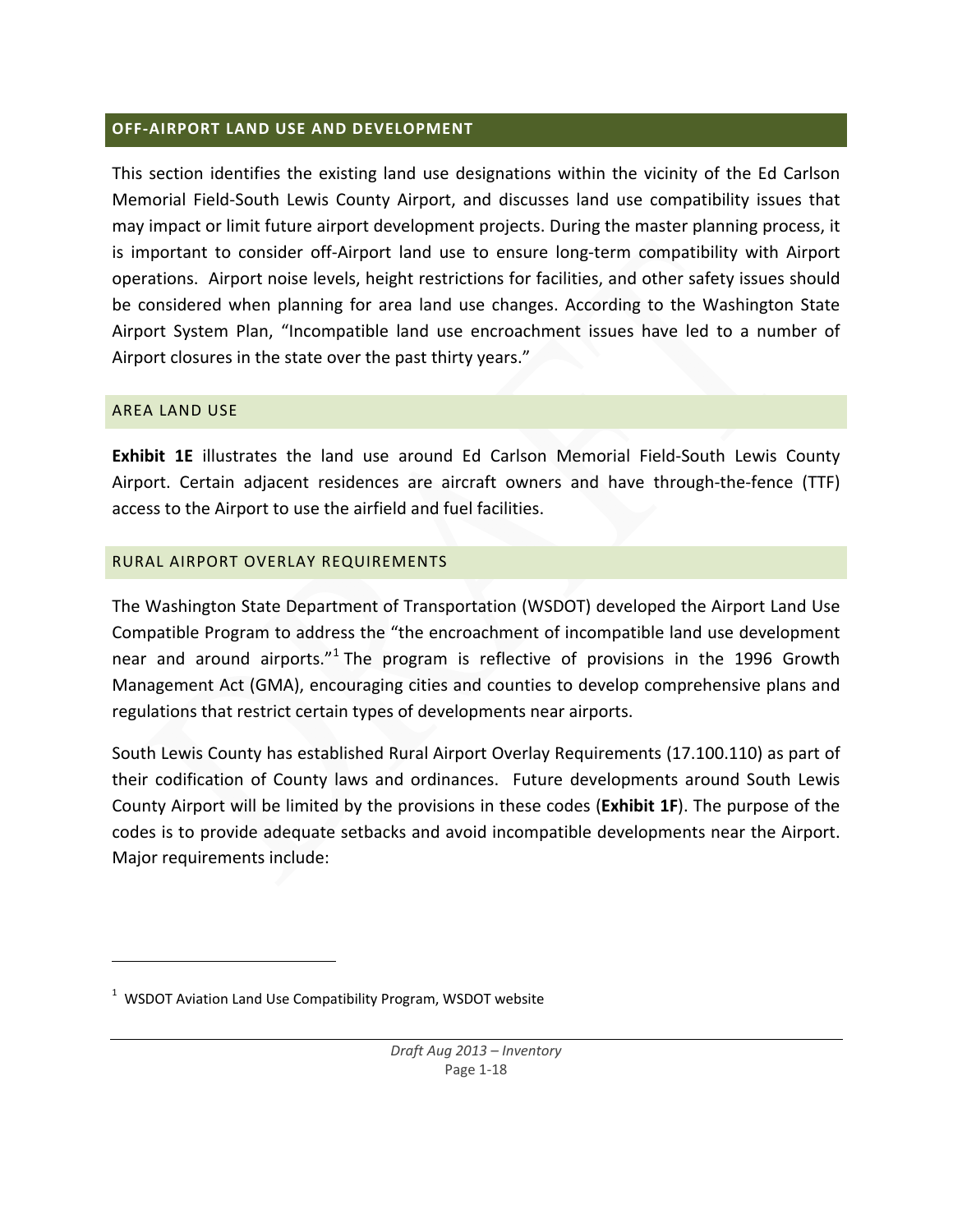- Adequate Lateral Setbacks: No multifamily or clustered residential developments or places of public assembly within 500 feet of the centerline or end of the paved runway.
- Approach Surface Setbacks: No structures permitted within 500 feet of the end of the runway. Agricultural and accessory buildings (e.g. garages) may be permitted from 500 – 1,000 feet from the end of the runway.
- Clustering: Land within the lateral and approach setbacks must be considered for property density determinations.
- Notice and Consent to Air Operations: Any new division or use of land within 1,000 feet of the Airport property boundaries will require a provision listed on the Title that the owner consents to the use of the Airport in accordance with the Airport Master Plan and applicable laws.

# **FINANCIAL INVENTORY**

The purpose of this section is to inventory and characterize on‐site sources of revenue at the Airport.

Sources of revenues generated on‐site at the Airport are limited. They include:

- Land leases
- **•** Hangar leases
- Tie-down fees
- Tenant annual use fees
- Through-the-fence (TTF) annual fees
- Profit of fuel flowage fees

A description of these on‐site funding sources follows.

# LAND LEASES

Currently, there are eighteen (18) conventional hangar land leases at the Airport. **Table 1B** shows that in 2012, revenue generated from these leases totaled \$9,740.23. However, \$1,019.04 of this total was paid to the Washington State Department of Revenue as Leasehold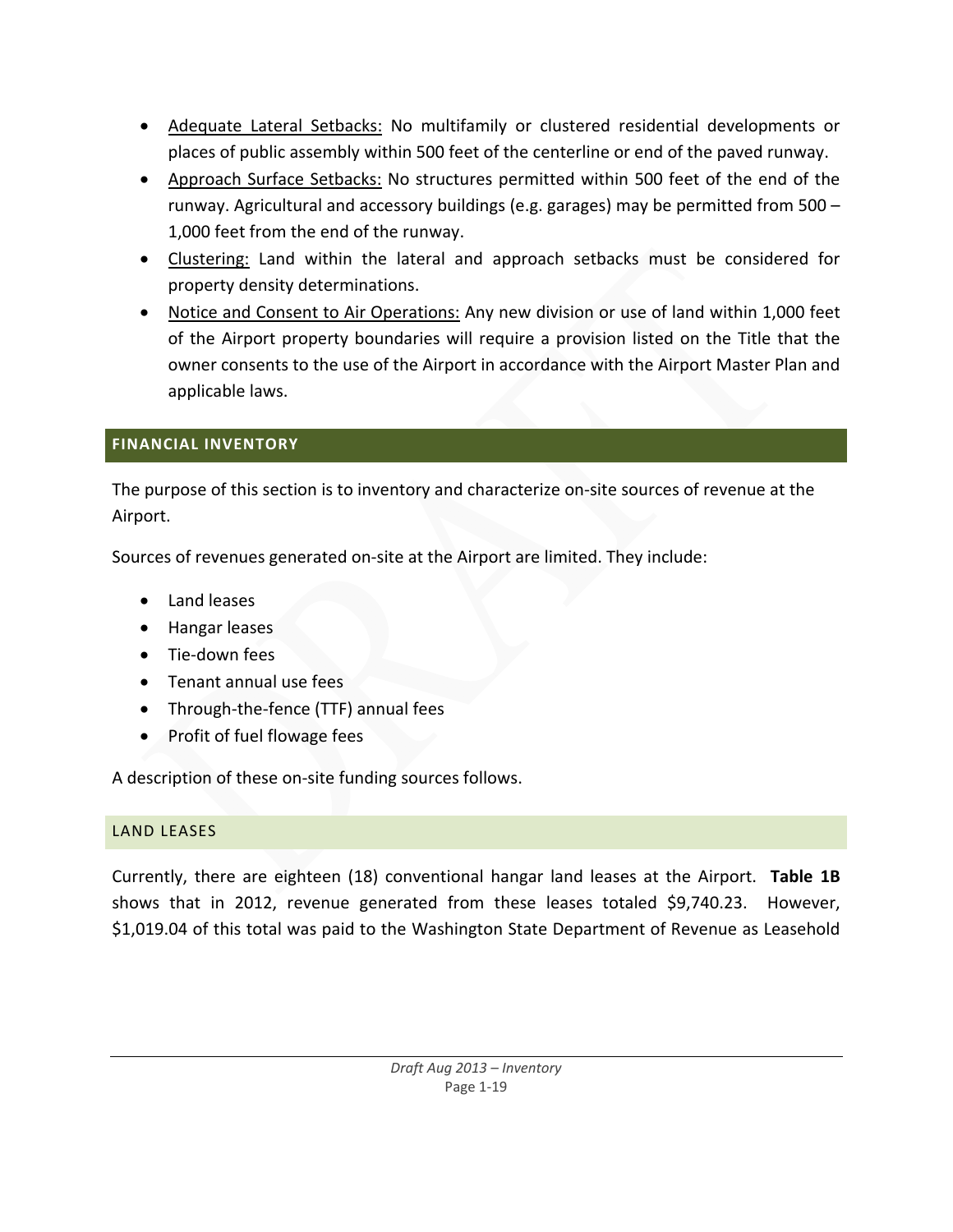Excise Taxes at a rate of 12.84 percent.<sup>2</sup> Additionally, \$600 of this total was comprised of annual user fees (at a rate of \$100 per annum), which certain tenants paid at the same time as their lease fees. Also, late payment fees of \$25 are shown.

| <b>Lessee Location</b> | Account #       | <b>Lease Amount</b> |          |     | <b>Excise Tax</b> | User Fee | Late Fee                       | Total |            |  |
|------------------------|-----------------|---------------------|----------|-----|-------------------|----------|--------------------------------|-------|------------|--|
| Toledo 98591           | LL <sub>1</sub> | \$                  | 1,451.32 | \$  | 186.35            | \$100.00 | \$                             | \$    | 1,737.67   |  |
| Toledo 98591           | LL <sub>2</sub> | \$                  | 475.00   | \$  | 60.99             | \$100.00 | \$<br>$\overline{\phantom{0}}$ | \$    | 635.99     |  |
| Winlock 98596          | LL3             | \$                  | 475.00   | \$  | 60.99             | \$100.00 | \$<br>-                        | \$    | 635.99     |  |
| Toledo 98591           | LL4             | \$                  | 475.00   | \$  | 60.99             | \$100.00 | \$<br>$\overline{\phantom{0}}$ | \$    | 635.99     |  |
| Toledo 98591           | LL5             | \$                  | 325.00   | \$  | 41.73             | \$       | \$<br>$\overline{\phantom{0}}$ | \$    | 366.73     |  |
| <b>Ethel 98542</b>     | LL6             | \$                  | 250.00   | \$  | 32.10             | \$       | $\overline{\phantom{0}}$       | \$    | 282.10     |  |
| Toledo 98591           | LL7             | \$                  | 250.00   | \$  | 32.10             | \$       | \$<br>$\overline{\phantom{0}}$ | \$    | 282.10     |  |
| Toledo 98591           | LL8             | \$                  | 439.72   | \$  | 56.46             | \$100.00 | \$<br>$\overline{\phantom{0}}$ | \$    | 596.18     |  |
| Winlock 98596          | LL10            | \$                  | 280.00   | \$  | 35.95             |          |                                | \$    | 315.95     |  |
| Ethel 98542            | <b>LL12</b>     | \$                  | 470.00   | \$  | 60.37             |          | \$                             | \$    | 530.37     |  |
| Toledo 98591           | LL14            | \$                  | 731.25   | \$  | 93.89             |          | \$<br>10.00                    | \$    | 835.14     |  |
| Woodland 98674         | LL15            | \$                  | 731.28   | \$  | 93.90             |          | \$                             | Ś     | 825.18     |  |
| Toledo 98591           | LL16            | \$                  | 419.12   | \$  | 53.82             |          | \$<br>15.00                    | Ś.    | 487.94     |  |
| Chehalis 98532         | <b>LL17</b>     | \$                  | 159.90   | \$  |                   |          |                                | Ś     | 159.90     |  |
| Toledo 98591           | <b>LL18</b>     | \$                  | 1,163.60 | \$. | 149.41            | \$100.00 | \$                             |       | \$1,413.01 |  |
| Totals                 |                 | \$                  | 8,096.19 | Ś   | 1,019.04          | \$600.00 | \$<br>25.00                    |       | \$9,740.23 |  |

**Table 1B. 2012 Land Leases for South Lewis County Airport**

*Source: Lewis County, Real Estate Economics. Note: Figures are annual.*

Lewis County does not charge landing fees for outside users of the Airport. Key reasons underpin this policy. The Airport systems manager, a part-time employee, has no administrative means of monitoring or collecting user fees. Moreover, none of the other Lewis County airports (Chehalis/Centralia, Morton, Packwood) charge user fees. However, all business tenants at South Lewis County Airport are charged a \$100 business fee because this can be readily administered. **Table 1C** shows the other 2012 Airport user fees (including grandfathered "through-the-fence" user fees).<sup>3</sup> Combining tenant land lease fees and user fees

 $2$  Approximately 53 percent of this Leasehold Excise Tax goes to the State General Fund and 47 percent of the tax is returned to the county or city in which the leased property is located.

<sup>&</sup>lt;sup>3</sup> The only through-the-fence agreement at South Lewis County Airport was signed December 1, 2003 between Lewis County and Peterson Estates Homeowners' Association. The term of the agreement is 20 years and it is due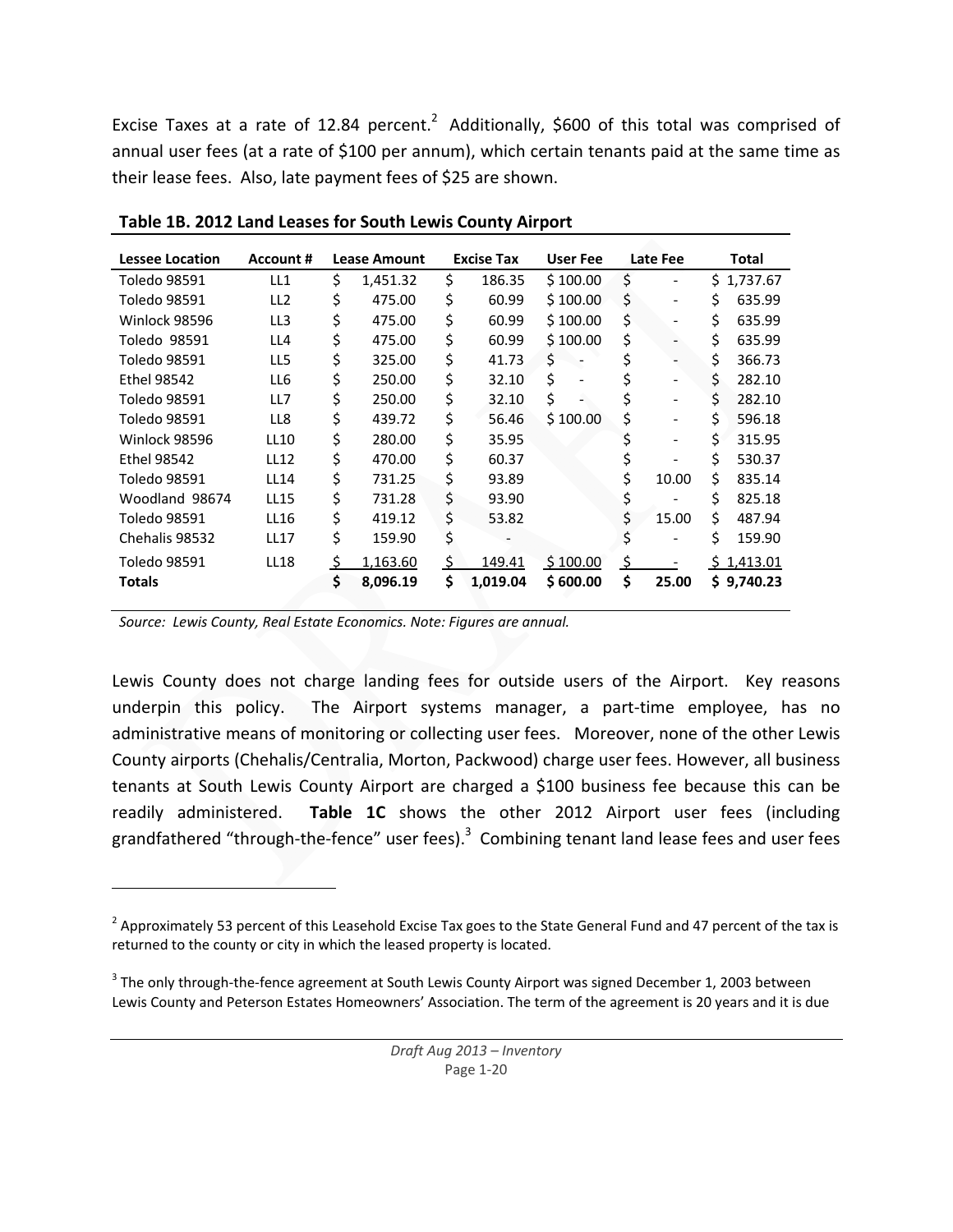resulted in a 2012 gross income total of \$11,220.23 for 2012 at South Lewis County Airport. Of this total, the *net* revenue actually flowing to the Airport was slightly under \$9,600.

| Fee Type                         |    | User Fee |
|----------------------------------|----|----------|
| User Fee                         | S  | 100.00   |
| Through-The-Fence Fee            | \$ | 300.00   |
| Through-The-Fence Fee (2 planes) | S  | 480.00   |
| Through-The-Fence Fee            | \$ | 300.00   |
| Through-The-Fence Fee            |    | 300.00   |
| <b>Total</b>                     | S  | 1,480.00 |

## **Table 1C. Other Airport User Fees (2012)**

*Source: Lewis County, Real Estate Economics*

Selected characteristics of land leases at South Lewis County Airport are now described. Corresponding hangar buildings were privately developed. They are typically on 30‐year ground leases. Although privately owned, these buildings will ultimately revert back to the Airport at the end of their long-term leases.

All commercial tenants are charged \$0.19 cents per square foot per year. All private aircraft tenants are charged \$0.16 cents per square foot per year. These rates are considered each five (5) years by the BOCC for adjustment as per RCW. These rates only apply to the land "footprint" of each hangar building. No land rent is charged for immediate taxiways in front of (or around) each building.

Because of cost, the Airport does not contract for full land valuation appraisals every five years.<sup>4</sup> There is one exception. The only land lease that is annually adjusted as per the Seattle Consumer Price Index is land lease #18, Darrell Peterson, owner of Express Aircraft.

to expire December 1, 2023. This agreement entails the adjacent air-park subdivision containing 20 lots, five of which have hangars.

<sup>4</sup> In contrast, most commercial leases typically incorporate yearly lease rate "step-ups" indexed to the Consumer Price Index.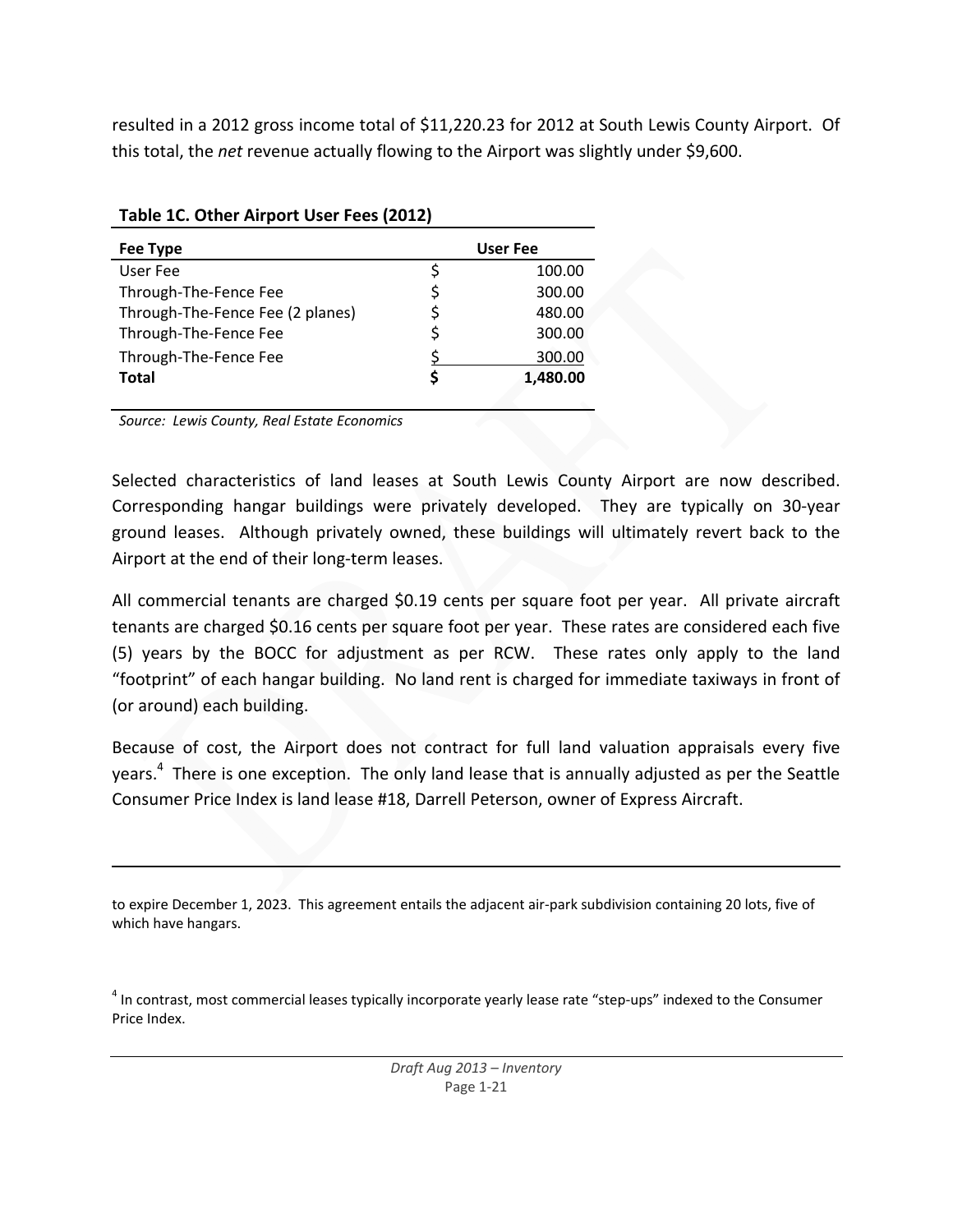### HANGAR LEASES

**Table 1D** shows 2012 lease revenues for the one County‐owned T‐hangar as well as the County‐ owned Rocky Hangar and one tiedown. In 2012, these County buildings (plus the one tiedown) generated only about \$7,300 in gross income with about \$6,500 of *net* revenue actually accruing to the Airport.

The other three Airport T-hangar buildings (also with seven units each) are privately owned. All of the Airport T‐hangars are leased and no vacancies exist.

| Lessee        |              |                     |          |                   |                                |              |          |  |
|---------------|--------------|---------------------|----------|-------------------|--------------------------------|--------------|----------|--|
| Location*     | Account #    | <b>Lease Amount</b> |          | <b>Excise Tax</b> | Late Fee                       | <b>Total</b> |          |  |
| Toledo        | Garage Space | \$                  | 540.00   | \$<br>69.34       | \$<br>$\overline{\phantom{a}}$ | \$           | 609.34   |  |
| Toledo        | <b>9A</b>    | \$                  | 660.00   | \$<br>84.74       | \$<br>$\overline{\phantom{a}}$ | \$           | 744.74   |  |
| Toledo        | 9B           | \$                  | 660.00   | \$<br>84.74       | \$<br>$\overline{\phantom{a}}$ | \$           | 744.74   |  |
| Mossyrock     | 9C           | \$                  | 550.00   | \$<br>70.62       | \$<br>$\overline{\phantom{a}}$ | \$           | 620.62   |  |
| Castle Rock   | 9D           | \$                  | 660.00   | \$<br>84.74       | \$<br>$\overline{\phantom{a}}$ | \$           | 744.74   |  |
| Castle Rock   | 9E           | \$                  | 660.00   | \$<br>84.74       | \$<br>$\overline{\phantom{a}}$ | \$           | 744.74   |  |
| Toledo        | 9F           | \$                  | 350.00   | \$<br>44.94       | \$<br>10.00                    | \$           | 404.94   |  |
| Olympia       | 9G           | \$                  | 660.00   | \$<br>84.74       | \$<br>$\overline{\phantom{a}}$ | \$           | 744.74   |  |
| Longview      | Rocky Hangar | \$                  | 750.00   | \$<br>96.30       | \$<br>5.00                     | \$           | 851.30   |  |
| Winlock       | Rocky Hangar | \$                  | 750.00   | \$<br>96.30       | \$<br>25.00                    | \$           | 871.30   |  |
| Ajo, AZ       | Tie Down     | \$                  | 180.00   | \$                | 5.00                           | \$           | 185.00   |  |
| <b>Totals</b> |              | \$                  | 6,420.00 | \$<br>801.22      | \$<br>45.00                    | \$           | 7,266.22 |  |

## **Table 1D. Hangar Leases (2012)**

*Source: Lewis County, Real Estate Economics. \*All located in WA unless otherwise noted.*

#### TIEDOWN FEES

<u> 1989 - Johann Stein, marwolaethau a cyfeiliad y cyfeiliad a gynydd a gynydd a gynydd a gynydd a gynydd a gyn</u>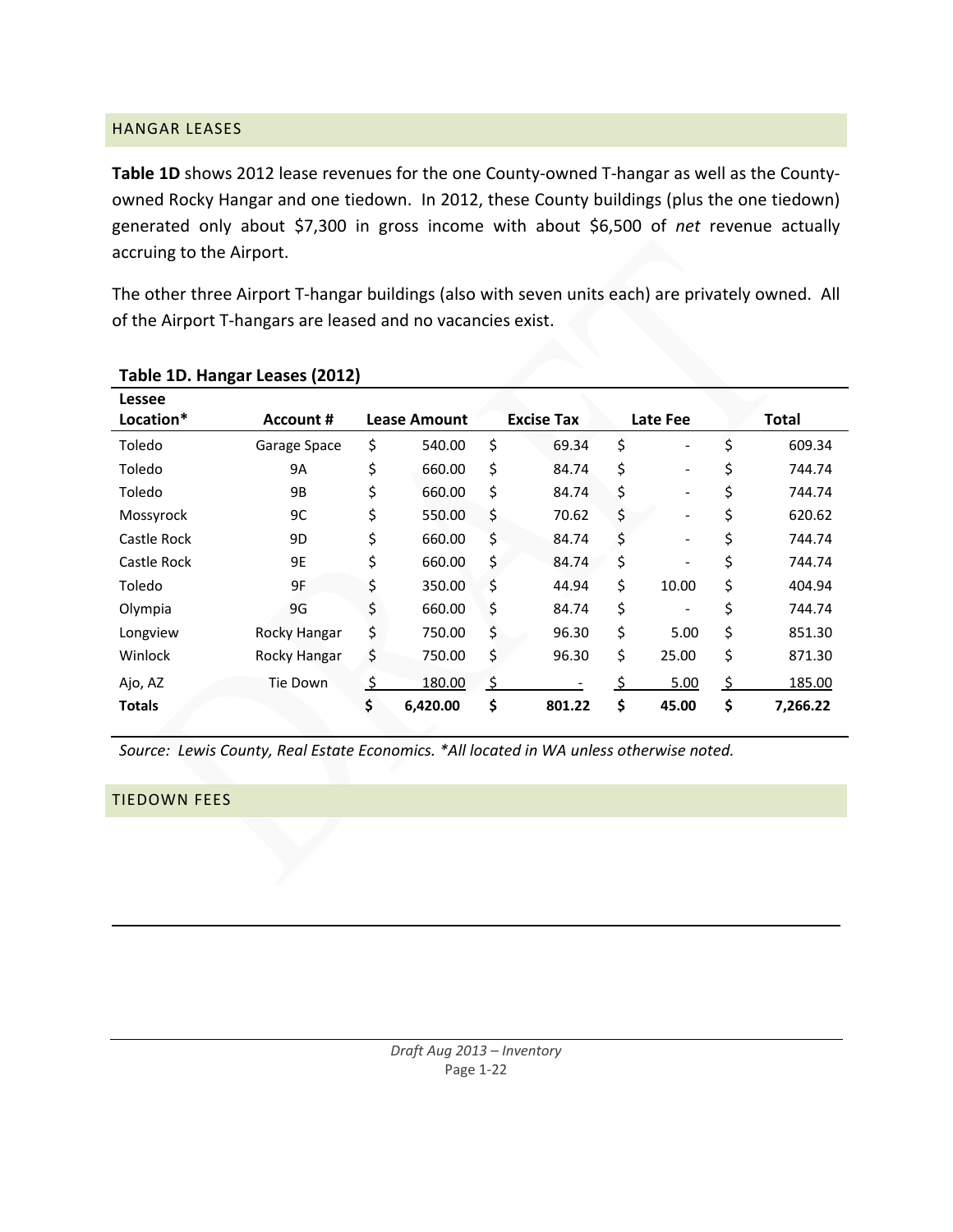The Airport charges longer term users of tiedowns a fee of \$180/year. This translates to \$15/month. Occasional users are charged at the rate of \$1.00/day or \$5.00/week. However, if such short term users purchase fuel, no daily or weekly tiedown charge is levied.

## FUEL FLOWAGE REVENUES

South Lewis County Airport generates a small profit on the sale of aviation fuel. The current price charged at South Lewis County Airport (KTDO) is \$5.95 per gallon. The Airport nets a seven percent (7%) mark-up, or about \$0.42/ gallon. The Airport sells an average of 6,000 gallons of 100 LL per year. The Airport only sells 100LL Avgas.

The Airport systems manager continually monitors Avgas rate charges at other airports in the region. However, particular attention is paid to competing rates at Chehalis/Centralia Airport (KCLS) and Southwest Washington Regional Airport (KKLS—Kelso). **Table 1E** shows 2013 prices for 100LL Avgas at competing airports within 50 miles of South Lewis County Airport.

| Airport                               | ID          | Location      | <b>Price /Gallon</b> |
|---------------------------------------|-------------|---------------|----------------------|
| <b>South Lewis County Airport</b>     | <b>KTDO</b> | Toledo, WA    | \$<br>5.95           |
| Chehalis-Centralia Airport            | <b>KCLS</b> | Chehalis, WA  | \$<br>5.80           |
| Southwest Washington Regional Airport | <b>KKLS</b> | Kelso, WA     | \$<br>5.95           |
| Olympia Regional Airport              | <b>KOLM</b> | Olympia, WA   | \$<br>6.39           |
| Spanaway Airport                      | S44         | Spanaway, WA  | \$<br>6.33           |
| Scappoose Industrial Airpark          | <b>KSPB</b> | Scappoose, OR | \$<br>5.55           |
| Pierce County Airport--Thun Field     | <b>KPLU</b> | Puyallup, WA  | \$<br>6.08           |
| Sanderson Field Airport               | <b>KSHN</b> | Shelton, WA   | \$<br>5.95           |
| <b>Tacoma Narrows Airport</b>         | <b>KTIW</b> | Tacoma, WA    | \$<br>5.67           |
| Astoria Regional Airport              | <b>KAST</b> | Astoria, OR   | \$<br>5.75           |
|                                       |             |               |                      |
| <b>AVERAGE \$ CHARGED</b>             |             |               | \$<br>5.94           |

#### **Table 1E. 100LL Fuel Prices (within 50 miles)**

*Source: South Lewis County Airport Manager, Real Estate Economics; June 2013 fuel prices*

## SUMMARY—CURRENT RATES AND CHARGES

A summary of current *rates and charges* at South Lewis County Airport is presented below:

- Ground leases rates for privately owned Airport buildings‐‐\$0.16 per square foot/year
- Airport‐owned T‐hangar bay lease rates‐‐\$660/year (or \$55.00/month)
- Airport tiedown fees--\$180/year (\$15/month)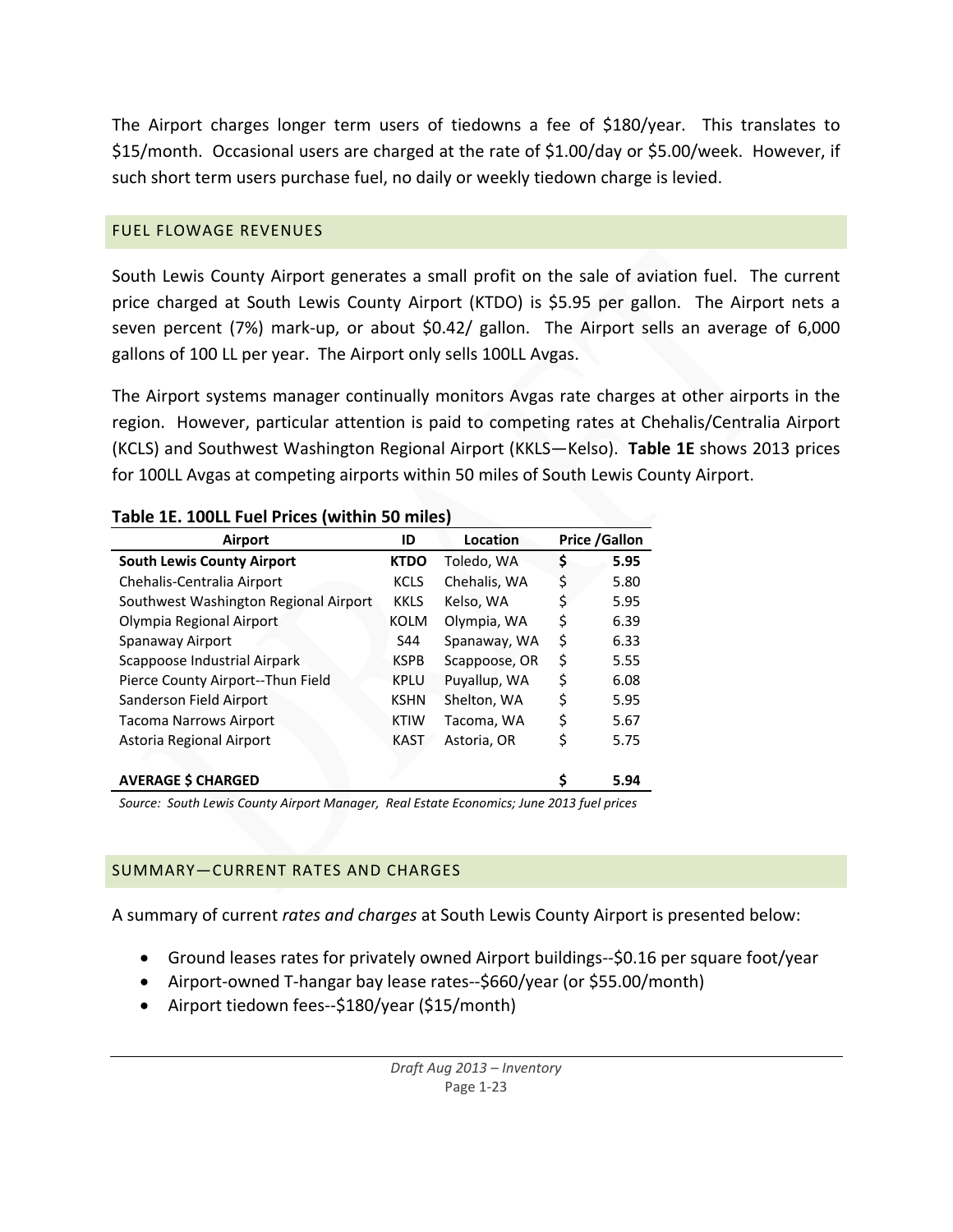- Airport tenant user fees--\$100/ year
- Airport Avgas price--\$5.95/gallon

# AIRPORT REVENUE SOURCES OF FUNDS

The dominant *actual* source of funds for South Lewis County Airport comes from the internal transfer of funds from Lewis County. In contrast, the major *budgeted* source of Airport revenues is shown to come from the FAA. However, dollars from the FAA are actually grants for specific projects—FAA typically funds up to 90% of airport improvements with WSDOT and Lewis County funding the remaining 10%. This means that the County's budgeted amount for FAA revenues may substantially differ from actual revenues if planned improvements are postponed. For example, the County had budgeted for a project at the Airport in 2010 to clear a 14‐acre parcel on the south side of the runway. This project required the completion of an Environmental Assessment and obtaining a USACE Individual wetland fill permit. A lack of available mitigation land and stalled USACE permitting efforts delayed this project for the last three years. Consequently, the FAA decided to postpone any funding in the project until the completion of the master plan update.

**Table 1F** shows Airport budgeted and actual revenue trends by source over the past three years. As indicated, Lewis County directly transfers 46 percent of actual total revenues to the Airport. Fuel sales and leases comprise an additional 24 percent and 8 percent, respectively. It is estimated that at a 7 percent profit rate on fuel sales, average annual net profits were approximately \$3,700 during each of the past three years.